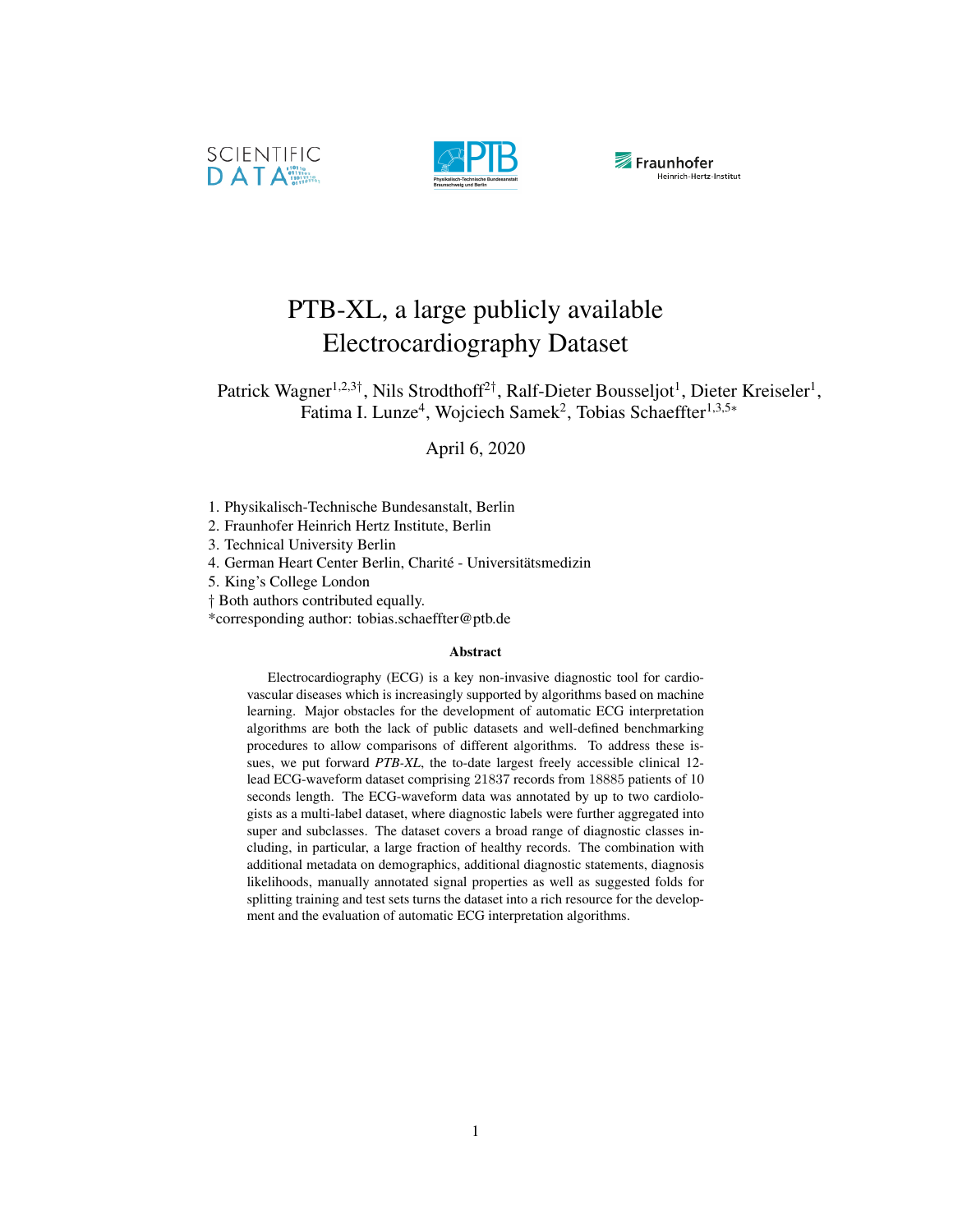





## Background & Summary

Cardiovascular diseases are the leading cause of mortality worldwide, which is in highincome countries only surpassed by cancer [\[1\]](#page-16-0). Electrocardiography (ECG) provides a key non-invasive diagnostic tool for assessing the cardiac clinical status of a patient. Advanced decision support systems based on automatic ECG interpretation algorithms promise significant assistance for the medical personnel due to the large number of ECGs that are routinely taken. However, there are at least two major obstacles that restrict the progress in this field beyond the demonstration of exceptional performance of closed-source algorithms on custom datasets with restricted access  $[2, 3]$  $[2, 3]$ ,  $(1)$  the lack of large publicly available datasets for training and validation [\[4\]](#page-22-1), and (2) the lack of well-defined evaluation procedures for these algorithms. We aim to address both issues and to close this gap in the research landscape by putting forward *PTB-XL* [\[5\]](#page-22-2), a clinical ECG dataset of unprecedented size along with proposed folds for the evaluation of machine learning algorithms.

The raw signal data underlying the *PTB-XL* dataset was recorded by devices from the *Schiller AG* between October 1989 and June 1996. The transfer of the raw data into a structured database, its curation along with the development of corresponding ECG analysis algorithms was a long term project at the Physikalisch Technische Bundesanstalt (PTB). These efforts resulted in a number of publications [\[6,](#page-22-3) [7,](#page-22-4) [8,](#page-22-5) [9,](#page-22-6) [10,](#page-22-7) [11\]](#page-22-8), but the access to the dataset remained restricted until now. The dataset comprises 21837 clinical 12-lead ECG records of 10 seconds length from 18885 patients. The dataset is balanced with respect to sex (52 % male and 48 % female) and covers the whole range of ages from 0 to 95 years (median 62 and interquantile range of 22). The ECG records were annotated by up to two cardiologists with potentially multiple ECG statements out of a set of 71 different statements conforming to the SCP-ECG standard [\[12\]](#page-22-9). The statements cover form, rhythm and diagnostic statements in a unified, machine-readable form. For the diagnostic labels we provide a hierarchical organization in terms of 5 coarse superclasses and 24 subclasses for the diagnostic labels, see Figure [1](#page-2-0) for a graphical summary of the dataset , that allow for different levels of granularity. Besides annotations in the form of ECG statements along with likelihood information for diagnostic statements, additional metadata for example in the form of manually annotated signal quality statements are available.

Apart from the outstanding nominal size of *PTB-XL*, the dataset is distinguished by its diversity, both in terms of signal quality (with 77.01 % of highest signal quality) but also in terms of a rich coverage of pathologies, many different co-occurring diseases but also a large proportion of healthy control samples that is rarely found in clinical datasets. It is in particular this diversity, which makes *PTB-XL* a rich source for the training and evaluation of algorithms in a real-world setting, where machine learning (ML) algorithms have to work reliably regardless of the recording conditions or potentially poor quality data.

To highlight the uniqueness of the *PTB-XL* dataset, we compare different commonly used ECG datasets in Table [1](#page-3-0) based on sample statistics (number of ECG signals, number of recorded leads, number of patients, average recording length in seconds) and their respective annotations ((D)iagnostic, (F)orm, (R)hytm, (C)linical, (B)eat annotation and the respective number of classes). Most open datasets are provided by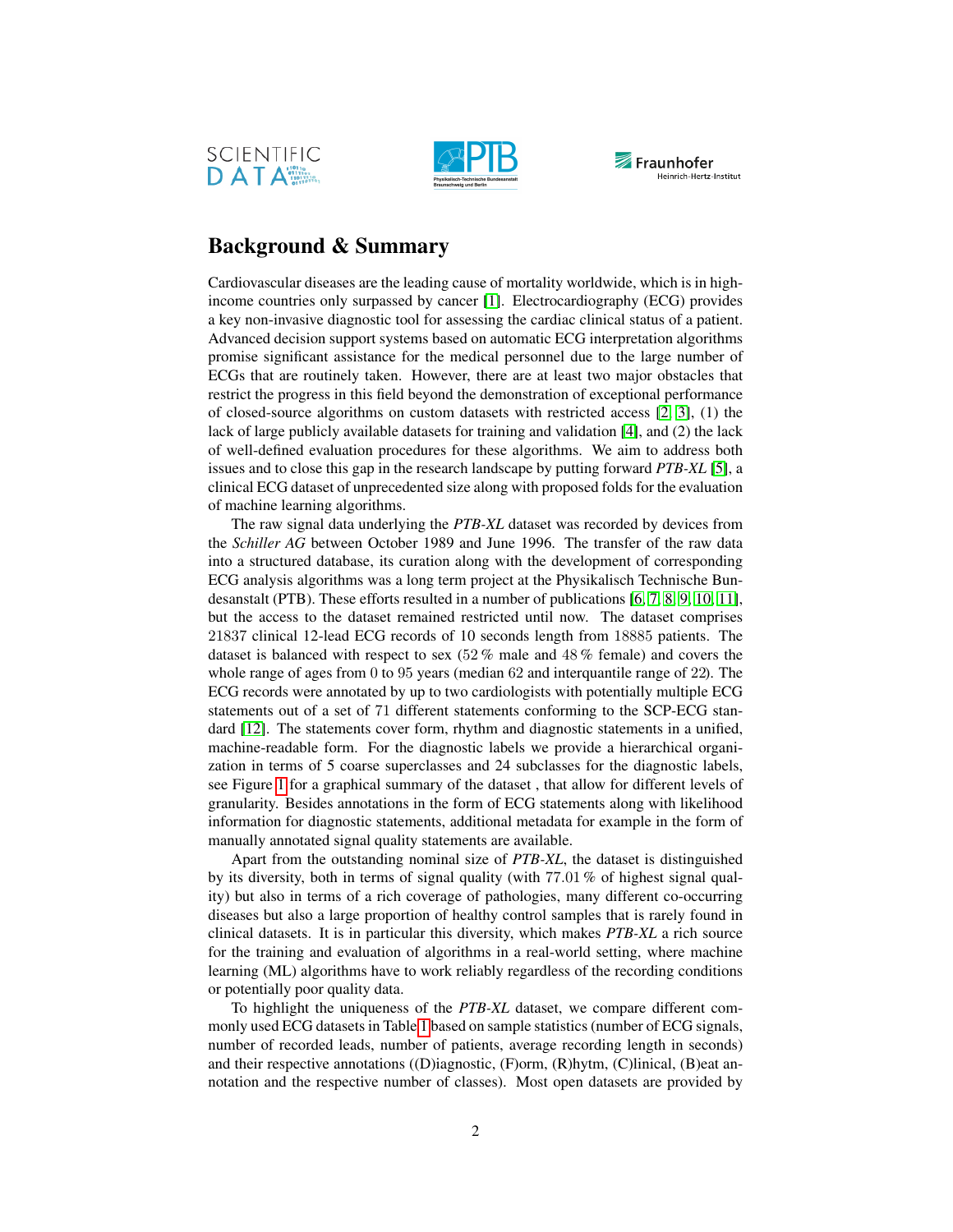<span id="page-2-0"></span>

Figure 1: Graphical summary of the *PTB-XL* dataset in terms of diagnostic superclasses and subclasses, see Table [5](#page-17-0) for a definition of the used acronyms.

PhysioNet [\[13\]](#page-22-10), but typically cover only a few hundred patients. Most notably, this includes the PTB Diagnostic ECG Database [\[6\]](#page-22-3), which was collected during the course of the same long-term project at the PTB, which, however, shares no records with the PTB-XL dataset. The PTB Diagnostic ECG Database includes only 549 records from a single site and provides only a single label per record as opposed to multi-label, machine-readable annotations covering a much broader range of pathologies in PTB-XL. The only exceptions in terms of freely accessible datasets with larger samples sizes are the AF classification dataset [\[14\]](#page-22-11) and the Chinese ICBEB Challenge 2018 dataset [\[15\]](#page-22-12), which contain, however, either just single-lead ECGs or cover only a very limited set of ECG statements. There are several larger datasets that are either commercial or where the access is restricted by certain conditions (top five rows in Table [1\)](#page-3-0). This includes commercial datasets such as CSE [\[16\]](#page-22-13), which has traditionally been used to benchmark ECG interpretation algorithms.

## <span id="page-2-1"></span>Methods

This section covers following aspects: In [Data Acquisition,](#page-3-1) we describe in detail the data acquisition process and in [Preprocessing](#page-4-0) we discuss the applied preprocessing steps in order to facilitate a widespread use for training and evaluating machine learning algorithms.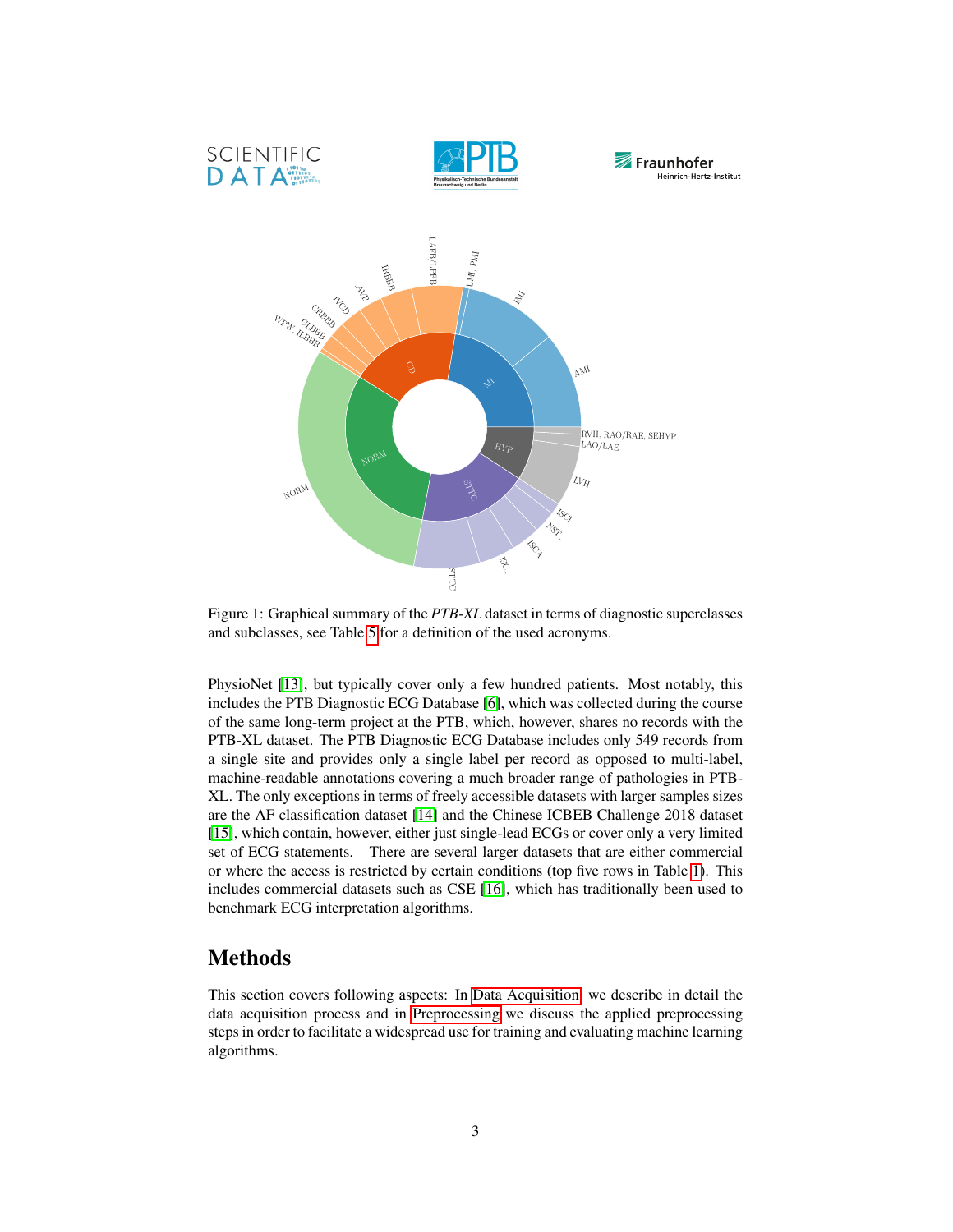





|                | Name                                  | #ECG   | ads<br>ë<br>⊣<br>#E | Patients<br>±. | average length<br>٠g<br>secono<br>Ξ. | available<br>labels | classes<br>±.  |
|----------------|---------------------------------------|--------|---------------------|----------------|--------------------------------------|---------------------|----------------|
|                | <b>CSE</b> [16]                       | 1220   | 15                  | 1220           | 30                                   | D                   | 7              |
| restricted     | AHA [17]                              | 154    | $\overline{c}$      | 154            | 1800                                 | <b>DFRB</b>         | 8              |
|                | Stanford [2]                          | 64121  |                     | 29163          | 30                                   | R                   | 14             |
|                | <b>CCDD</b> [18]                      | 179130 | 12                  | 179130         | 30                                   | D                   | 378            |
|                | THEW [19](Chest Pain LR)              | 1172   | 12                  | 1154           | 86400                                | C <sub>B</sub>      | 5              |
|                | Mayo CV [3]                           | 649931 | 12                  | 180922         | 10                                   | R                   | $\overline{c}$ |
|                | ICBEB Challenge 2018 [15]             | 6877   | 12                  | 6877           | 30                                   | <b>DFR</b>          | $\overline{8}$ |
|                | MIT-BIH Noise Stress Test [20]        | 15     | 1                   | 15             | 22500                                | B                   |                |
|                | MIT-BIH Arrhythmia [21]               | 48     | $\overline{c}$      | 47             | 1800                                 | B                   |                |
|                | Malignant Ventricular Arrhythmia [22] | 22     | $\mathfrak{D}$      | 22             | 1800                                 | R                   | 3              |
|                | Ventricular Tachyarrhythmia [23]      | 35     |                     | 35             | 480                                  | B                   | 3              |
| non-restricted | European ST-T Database [24]           | 90     | $\overline{c}$      | 79             | 7200                                 | F                   | $\overline{c}$ |
|                | AF Classification Challenge 2017 [14] | 8528   |                     | 8528           | 32.5                                 | R                   | 4              |
|                | PTB Diagnostic ECG [6]                | 549    | 15                  | 294            | 60                                   | D                   | 9              |
|                | <b>PTB-XL</b> (this work)             | 21837  | 12                  | 18885          | 10                                   | <b>DFR</b>          | 71             |

#### <span id="page-3-0"></span>Table 1: Summary of selected ECG datasets (without claim of completeness).

### <span id="page-3-1"></span>Data Acquisition

The raw data acquisition was carried out as follows:

- 1. The waveform data was automatically trimmed to 10 seconds segments and stored in a proprietary compressed format. For all signals, we provide the standard set of 12 leads  $(I,II,III,AVL,AVR,AVF,V1-V6)$  with reference electrodes on the right arm. The original sampling frequency was 400 Hz.
- 2. The corresponding metadata was entered into a database by a nurse.
- 3. Each record was annotated as follows:
	- (a) An initial ECG report string was generated by either:
		- i. 67.13% manual interpretation by a human cardiologist
		- ii. 31.2% automatic interpretation by ECG-device
			- A. 4.45% validation by a human cardiologist
			- B. 26.75% incomplete information on human validation
		- iii. 1.67% no initial ECG report.

In [Quality Assessment for Annotation Data \(ECG Statements\),](#page-11-0) we provide a more extensive discussion on this step.

- (b) The report string was converted into a standardized set of SCP-ECG statements including likelihood information for diagnostic statements.
- (c) The heart's axis and the infarction stadium (if applicable) was extracted from the report.
- (d) A potential second validation (for first evaluation in case of a missing initial report string) was carried out by a second independent cardiologist, who was able to make changes to the ECG statements and the likelihood information directly. In most cases, the deviating opinion was also reported in a second report string.
- 4. Finally, all records underwent another manual annotation process by a technical expert focusing mainly on qualitative signal characteristics.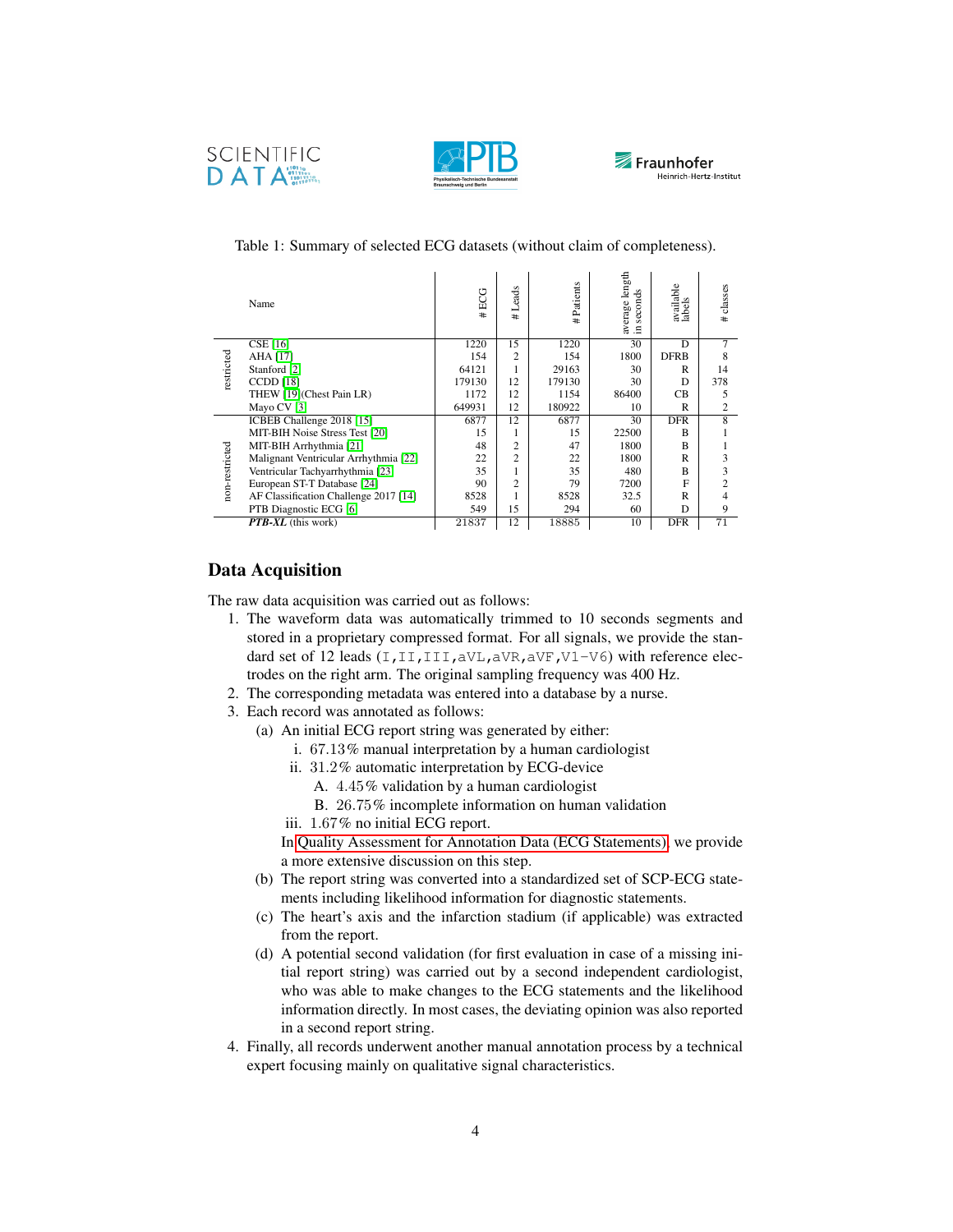





## <span id="page-4-0"></span>Preprocessing

The waveform files were converted from the original proprietary format into a binary format with 16 bit precision at a resolution of 1  $\mu$ V/LSB. The signals underwent minor processing to remove spikes from switch-on and switch-off processes of the devices, which were found at the beginning and the end of some recordings, and were upsampled to 500 Hz by resampling. For the user's convenience, we also release a downsampled version of the waveform data at a sampling frequency of 100 Hz.

With the acquisition of the original database from Schiller AG, the full usage rights were transferred to the PTB. The Institutional Ethics Committee approved the publication of the anonymous data in an open-access database (PTB-2020-1). ECGs and patients are identified by unique identifiers. Instead of date of birth we report the age of the patient in years at the time of data collection as calculated using the ECG date. For patients with ECGs taken at an age of 90 or older, age is set to 300 years to comply with Health Insurance Portability and Accountability Act (HIPAA) standards. All ECG dates were shifted by a random offset for each patient while preserving time differences between multiple recordings. The names of validating cardiologists and nurses and recording site (hospital etc.) of the recording were pseudonymized and replaced by unique identifiers. The original data contained implausible height values for some patients. We decided to remove the height values for patients where the body-mass-index calculated from height and weight was larger than 40.

The ECG data was annotated using a codebook (SCP-ECG v0.4 (Annex B)) of ECG statements that preceded the current SCP-ECG standard [\[12\]](#page-22-9). All annotations were converted into SCP-ECG statements by accounting for the minor modifications that occurred between the release of the codebook and the publication of the final standard.

## Data Records

The data is composed of the ECG signal waveform data and additional metadata that comprises, most importantly, ECG statements in accordance with the SCP-ECG standard [\[12\]](#page-22-9). This section describes the components of the released data repository in detail and is organized as follows: In [Waveform Data,](#page-4-1) we describe how the ECG signal waveform data is stored. [Metadata](#page-5-0) describes the heart of *PTB-XL* including all information attached to each record.

#### <span id="page-4-1"></span>Waveform Data

For the user's convenience, we provide waveform data in the WaveForm DataBase (WFDB) format as proposed by PhysioNet ([https://physionet.org/about/](https://physionet.org/about/software/) [software/](https://physionet.org/about/software/)) that has developed into an de-facto standard for the distribution of physiological signal data. In particular, there exist WFDB-parsers for a large number of frequently used programming languages such as C, Python, MATLAB and Java. In addition, the WFDB library also provides conversion routines to other frequently used data formats such as the European Data Format (edf). We stress that the original 16 bit binary data obtained after the conversion from the proprietary file format used by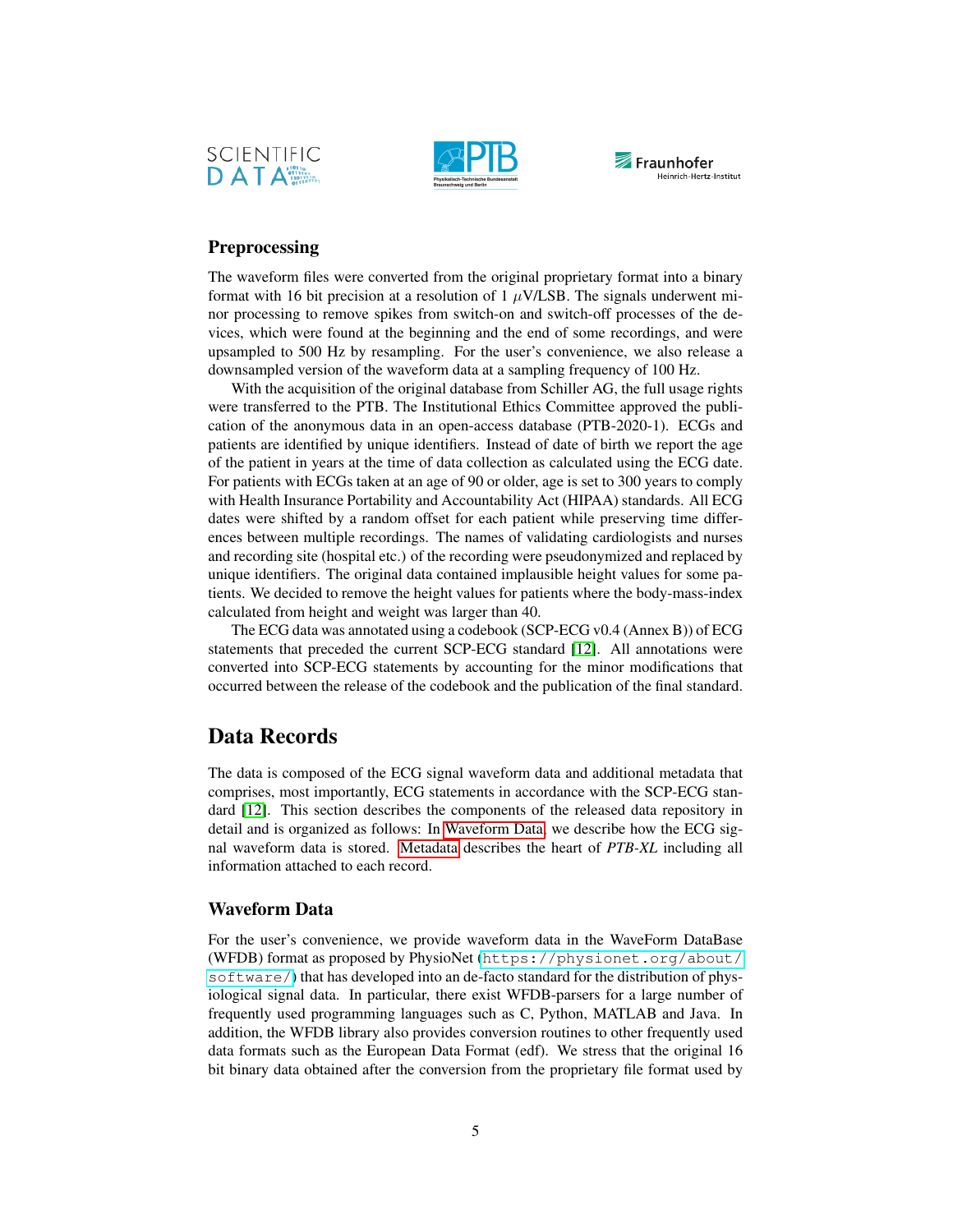





the ECG devices remained unchanged during this process. The WFDB-format only allows for a structured way of accessing the data that includes all required signal-specific metadata, such as channel names or conversion to physical units. In the WFDB-format every ECG is represented by a tuple of two files, a dat-file containing the binary raw data and a corresponding header file with same name and hea-extension. We provide both the original data sampled at 500 Hz as well as a downsampled version at 100 Hz that are stored in respective output folders records100 and records500.

### <span id="page-5-0"></span>Metadata

The WFDB-format does not provide a standardized way of storing signal-specific metadata. For easy accessibility, we provide the metadata for all ECG records as a table in comma-separated value (csv) format in ptbxl\_database.csv containing 28 columns, which can be easily accessed by using existing libraries in all common programming languages. Table [2](#page-6-0) gives an overview of the columns provided in this table.

There are in total 21837 signals from 18885 patients. Figure [2](#page-6-1) gives an graphical overview of the temporally ordered dataset in terms of populated fields, where black pixels indicating populated fields and white pixels indicating missing values. Please note how the data acquisition process changed over time, i.e. in the beginning of this study physiological data such as height and weight were gathered more often (mostly diagnostic reports written in English). Also note that towards the end of the study, the fraction of automated reports increases.

A detailed breakdown in terms of number of ECGs per patient is given in Table [3.](#page-7-0) In particular, there are 2127 patients for which multiple ECGs available that could be used for longitudinal studies. The rest of this section is organized according to the sections headings in Table [2.](#page-6-0)

#### <span id="page-5-1"></span>**Identifiers**

Each ECG record is identified by a unique ID (ecg\_id) and the corresponding patient is encoded by a patient ID (ecg\_id). The path to the corresponding waveform data is stored in filename\_lr (100 Hz) and filename\_hr (500 Hz).

#### <span id="page-5-2"></span>General Metadata

This section covers demographic data and general recording metadata contained in *PTB-XL*. Demographic data includes age, sex (52% male and 48% female), height (values set for 31.98 % of records) and weight (values set for 43.18 % of records). The age denotes the patient's age at the time of the ECG recording. The distributions of age, height, and weight across the whole dataset are shown in Figure [3.](#page-7-1) The median age is 62 with interquantile range (IQR) of 22 with minimum age of 0 and maximum age of 95 . The median height and weight are 166 and 70 with IQRs of 14 and 20 respectively.

The general recording metadata comprises nurse, site, device and recording date. Both nurse and site are published in pseudonymized form, where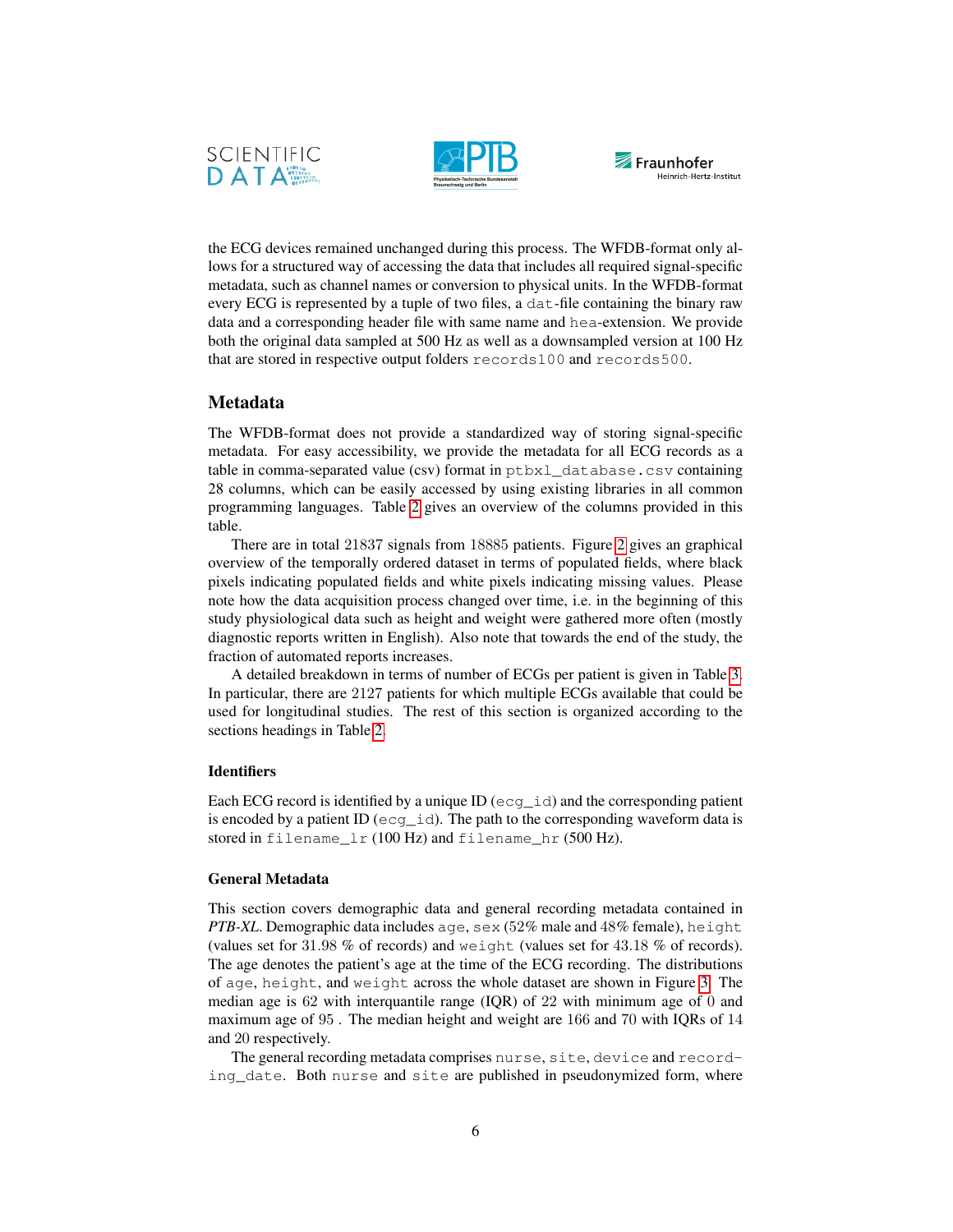





<span id="page-6-0"></span>Table 2: Columns provided in the metadata table ptbxl\_database.csv. Each ECG is identified by a unique ID (ecg\_id) and comes with a number of ECG statements (scp\_codes) that can be used to train a multi-label classifier that can be evaluated based on the proposed fold assignments (strat\_fold).

| Section                       | Variable                     | Data Type   | Description                                      |
|-------------------------------|------------------------------|-------------|--------------------------------------------------|
| <b>Identifiers</b>            | $ecg_id$                     | integer     | unique ECG identifier                            |
|                               | patient_id                   | integer     | unique patient identifier                        |
|                               | filename lr                  | string      | path to waveform data (100Hz)                    |
|                               | filename hr                  | string      | path to waveform data (500Hz)                    |
| General Metadata              | age                          | integer     | age at recording in years (see Figure 3 left)    |
|                               | sex                          | categorical | sex (male 0, female 1)                           |
|                               | height                       | integer     | height in centimeters (see Figure 3 right)       |
|                               | weight                       | integer     | weight in kilograms (see Figure 3 middle)        |
|                               | nurse                        | categorical | involved nurse (pseudonymized)                   |
|                               | site                         | categorical | recording site (pseudonymized)                   |
|                               | device                       | categorical | recording device                                 |
|                               | recording date               | datetime    | ECG recording date and time                      |
| <b>ECG</b> Statements         | report                       | string      | ECG report from diagnosing cardiologist          |
|                               | scp codes                    | dictionary  | SCP ECG statements (see Table 6 Table 7 Table 8) |
|                               | heart_axis                   | categorical | heart's electrical axis (see Table 10)           |
|                               | infarction stadium1          | categorical | infarction stadium (see Table 11)                |
|                               | infarction stadium2          | categorical | second infarction stadium (see Table 11)         |
|                               | validated by                 | categorical | validating cardiologist (pseudonymized)          |
|                               | second opinion               | boolean     | flag for second (deviating) opinion              |
|                               | initial autogenerated report | boolean     | initial autogenerated report by ECG device       |
|                               | validated by human           | boolean     | validated by human                               |
| Signal Metadata               | baseline drift               | string      | baseline drift or jump present                   |
|                               | static noise                 | string      | electric hum/ static noise present               |
|                               | burst noise                  | string      | burst noise                                      |
|                               | electrodes_problems          | string      | electrodes problems                              |
|                               | extra beats                  | string      | extra beats                                      |
|                               | pacemaker                    | string      | pacemaker                                        |
| <b>Cross-validation Folds</b> | strat fold                   | integer     | suggested stratified folds                       |

<span id="page-6-1"></span>

Figure 2: Overview of populated columns in ptbxl\_database.csv. Each entry corresponds to a row in the table in temporal order from top to bottom. Black pixels indicate existing values, missing values remain white.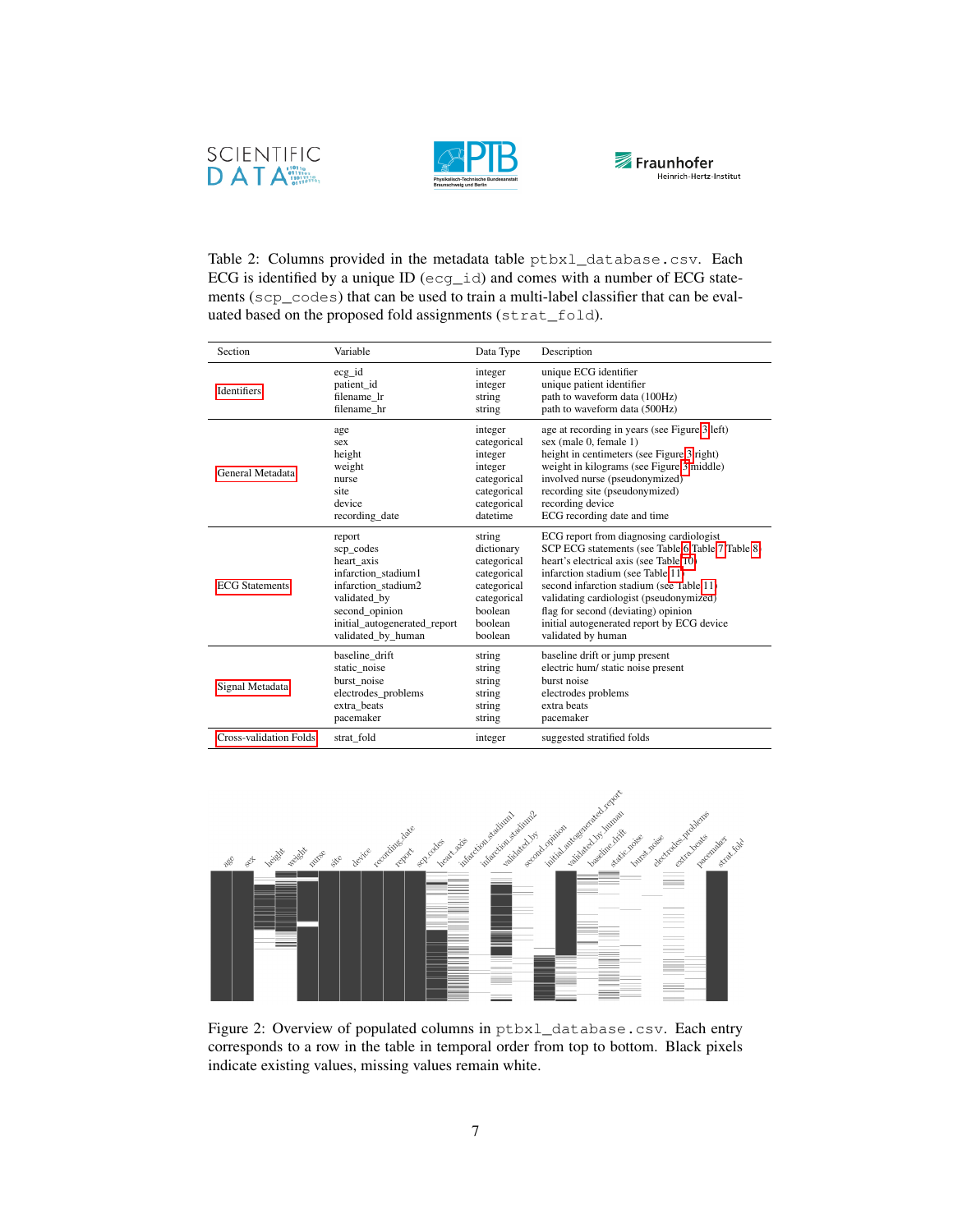





<span id="page-7-1"></span><span id="page-7-0"></span>

Table 3: Overview of number of records per patient.

Figure 3: Demographic overview of patients in *PTB-XL*.

in total there are 12 unique nurses across 51 sites, i.e. the location where the ECG was recorded, and recorded using 11 different types of devices. The field recording\_date is encoded as YYYY-MM-DD hh:mm:ss.

#### <span id="page-7-2"></span>ECG Statements

This section introduces the ECG statements as the core component of *PTB-XL*. It is organized as follows: First, we introduce the most important fields, namely report and scp\_codes. Afterwards, heart\_axis, infarction\_stadium1 and infarction\_stadium2 are discussed. Finally, we introduce the fields validated\_by, second\_opinion, initial\_autogenerated\_report and validated\_ by\_human that are important for the technical validation of the annotation data.

<span id="page-7-3"></span>**report** and **scp\_codes**: The original ECG report is given as string in the reportcolumn and is written in 70.89% German, 27.9% English, and 1.21% Swedish. The ECG report string was converted into structured sets of SCP-ECG statements as described in [Methods.](#page-2-1) All information related to the used annotation scheme is stored in a dedicated table scp\_statements.csv that was enriched with additional sideinformation, see [Conversion to other Annotation Standards](#page-12-0) in [Usage Notes](#page-12-1) for further



Figure 4: Venn Diagram illustrating the assignment of the given SCP ECG statements to the three categories *diagnostic*, *form* and *rhythm*.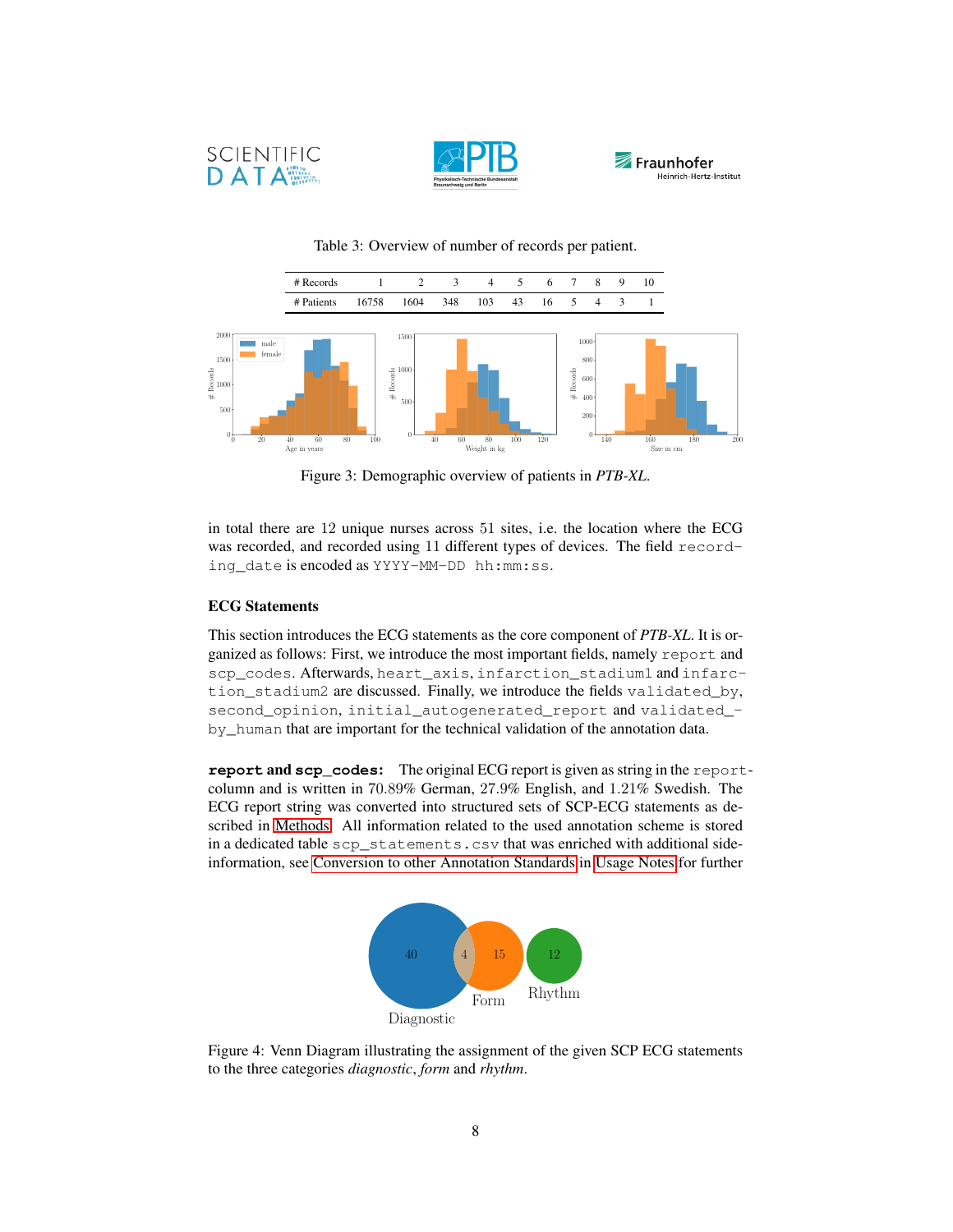





### details.

There are 71 unique SCP-ECG statements used in the dataset. We categorize them by assigning each statement to one or more of the following categories: *diagnostic*, *form* and *rhythm* statements. There are 44 different diagnostic statements, 19 different form statements describing the form of the ECG signal, where 4 statements for diagnostic and form coincide, 12 different non-overlapping rhythm statements describing the cardiac rhythm (Figure [4](#page-7-3) gives an overview as a Venn-diagram of the proposed categories and their overlap). In addition, for all diagnostic statements, a likelihood information was extracted based on certain keywords in the ECG report, see Table [12](#page-21-0) for details which is based on [\[7\]](#page-22-4). The likelihood ranges from 0 to 100 conveying the certainty the cardiologist (if the diagnosing cardiologist is very certain about a statement). For form and rhythm statements or in cases where no likelihood information was available, the corresponding likelihood was set to zero. The likelihood information is potentially interesting to account for the non-binary nature of diagnosis statements in real-world data. The SCP statements are presented as a unsorted dictionary (i.e. particular ordering of the statements within the dictionary does not follow any priority) of SCP-ECG statements in the scp\_codes-column, where the key relates to the statement itself and the value relates to the likelihood.

Finally, for diagnostic statements we provide a hierarchy of superclasses and subclasses that can be used to train classification algorithms on a set of broader categories instead of the original fine-grained diagnostic labels, see Table [5](#page-17-0) for a definition of the acronyms and Figure [1](#page-2-0) for graphical overview of the whole dataset. Tables summarizing the distribution of diagnostic, form and rhythm statements can be found in Table [6,](#page-18-0) Table [7](#page-19-0) and Table [8](#page-19-0) respectively, where the first column indicates the acronym associated with the statement (Table [5](#page-17-0) for description of acronyms), the second column reflects the number of records (ordered ascending) and the third column gives a short description for each statement. In addition for Table [6](#page-18-0) we provide two additional columns indicating the proposed super- and subclass. If we aggregate the diagnostic statements according to superclasses and subclasses using the mapping as described above and in Table [5,](#page-17-0) the distribution of diagnostic superclass statements assumes the form shown in the uppermost panel in Figure [7.](#page-20-0) Particular mentioning deserves the large number of healthy patients that are typically underrepresented in most ECG datasets that are, however, crucial for the development of ECG classification algorithms. Figure [7](#page-20-0) shows the distribution of subclasses for a given diagnostic superclass.

In summary, we provide six sets of annotations with different levels of granularity, namely raw (all statements together), diagnostic, diagnostic superclass, diagnostic subclass statements, form and rhythm statements. Depending on granularity, a different number of statements per ECG record is available. A detailed breakdown in terms of number of statements in each level per ECG signal is given in Table [9.](#page-21-0) For example, there are 410 samples for which no diagnostic statement is given, which are mainly pacemaker ECGs.

**heart\_axis**, **infarction\_stadium1** and **infarction\_stadium2**: The column heart\_axis was automatically extracted from the ECG report and is set for 61.05 % of the records. It represents the heart's electrical axis in the Cabrera system.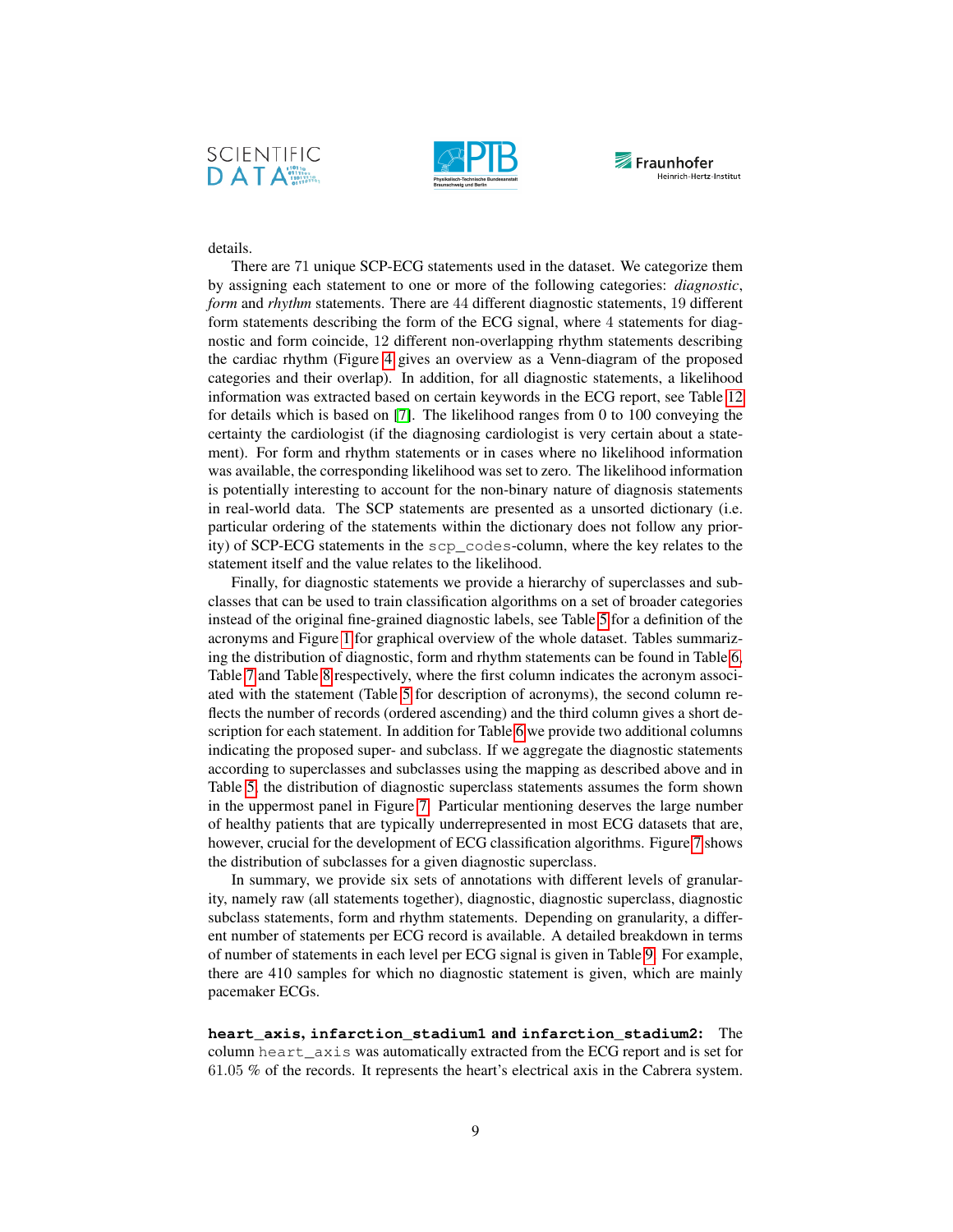





Table [10](#page-21-0) shows the distribution, the acronyms and the respective descriptions for entries in the column heart axis.

In case of myocardial infarction, potentially multiple entries for infarction stadium (infarction\_stadium and infarction\_stadium2) were extracted from the report string. Table [11](#page-21-0) shows the respective distributions in addition to a short description, see [\[7\]](#page-22-4) for further details. In particular, we distinguish also intermediate stages "stadium I-II" and "stadium II-III" in addition to the conventionally used infarction stages I, II, and III.

**validated\_by** and **second\_opinion**: The validated\_by-column provides the identifier of the cardiologist who performed the initial annotation. The column second\_opinion is set to true for records, where a second opinion is available and the corresponding report string is appended to report with a preceding  $n$ . Edit:". The column initial\_autogenerated\_report is set to true for all records, where the report string ended with *"unbestätigter Bericht*" indicating that the initial report string was generated by an ECG device, as described in [Data Acquisition.](#page-3-1) Unfortunately, there is no precise record of the ECGs that underwent the second validation. For this reason, we store a conservative estimate if the record was validated by a human cardiologist in the column validated by human. It is set to true for all records, where validated\_by is set, or initial\_autogenerated\_report is false, or second\_opinion is true, see [Quality Assessment for Annotation Data](#page-11-0) [\(ECG Statements\)](#page-11-0) in [Technical Validation](#page-10-0) for more details.

#### <span id="page-9-0"></span>Signal Metadata

As additional metadata that might potentially be of future use, the signal quality was quantified by a different person with long technical expertise in ECG devices and signals, who went through the whole dataset and annotated the records with respect to signal characteristics such as noise (static\_noise and burst\_noise), baseline drifts baseline\_drift and other artifacts such as electrodes\_problems. In addition to these technical signal characteristics, we provide  $ext{ext{ }r}$  beats for counting extra systoles which is set for 8.95 % of records and pacemaker for signal patterns indicating an active pacemaker (for 1.34 % of records).

Possible findings in each of the different categories are reported as string without a regular syntax. Overall, these reports represent a very rich source of additional information. The most basic use of these fields is to filter for data of a particularly high quality by excluding all records with non-empty values in the columns mentioned above. We refer to [Quality Assessment for Waveform Data](#page-10-1) in [Technical Validation](#page-10-0) for a summary of the signal quality in terms of the provided annotations.

#### <span id="page-9-1"></span>Cross-validation Folds

For comparability of machine learning algorithms trained on *PTB-XL*, we provide fold assignments (strat\_fold) for all ECG records that can be used to implement recommended train-test splits. The incentive to use stratified sampling is to reduce bias and variance of score estimations, see [\[25\]](#page-23-8). In addition, it leads to a test set distribution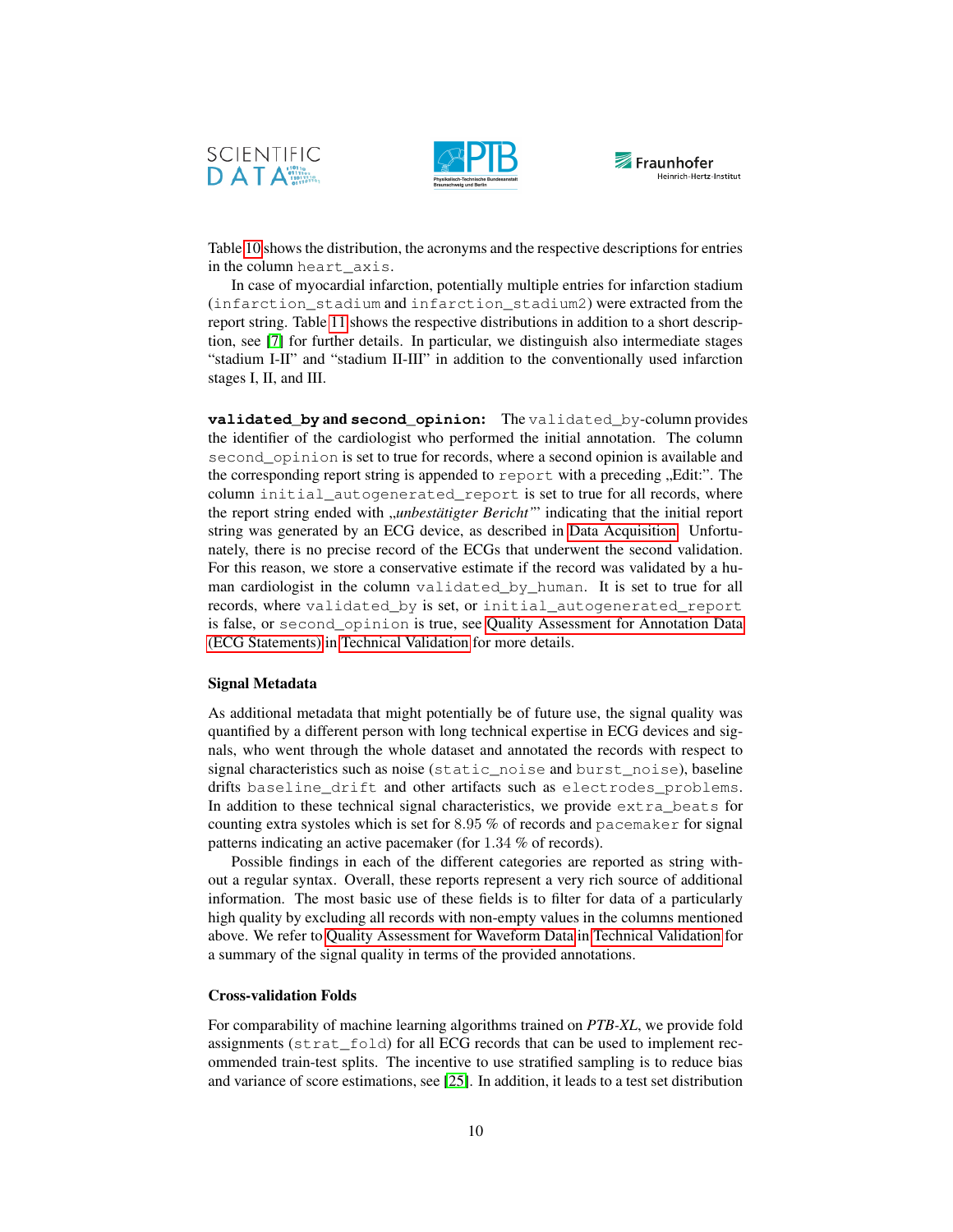





for holdout evaluation that mimics the training set distribution as closely as possible to disentangle aspects of covariate shift/dataset shift from the evaluation procedure. We extend existing multilabel stratification methods from the literature to achieve a balanced label while additionally providing two distinguished folds with a particularly high label quality. During this process, each record is assigned to one of ten folds, where the tenth fold is intended to be used for holdout set evaluation and the penultimate ninth fold is supposed to be used as validation set, see [Prediction Tasks and](#page-13-0) [proposed Evaluation Schemes for ML Algorithms](#page-13-0) in [Usage Notes](#page-12-1) for a more detailed description. The fold assignment always respects the underlying patient assignments. This avoids data leakage arising from having ECG signals from the same patient in different folds. In detail, the fold assignment proceeds as follows:

The proposed procedure extends existing stratified sampling methods from the literature [\[26\]](#page-23-9) by accounting for sampling based on patients and by optionally incorporating quality constraints for certain folds. To achieve not only a balanced label distribution but also a balanced age and gender distribution, we do not only incorporate all ECG statements but also gender and age (in five bins each covering 20 years). All ECG statements, gender and age for a given patient are appended into a single list with potentially non-unique entries to ensure sampling based on patients. Then the labels are distributed label-by-label as proposed [\[26\]](#page-23-9), starting with the least populated label within the remaining records. Patients with ECG records that are annotated with this label are subsequently distributed onto the folds. If there is a unique fold that is in most need of the given label, all ECGs of the patient that is currently under consideration are assigned to this fold. In case of a tie, the assignment proceeds by trying to balance the overall sizes of the candidate folds.

During this process, we keep track of the quality of the ECG annotations. A patient is considered *clean* if for all corresponding ECGs validated by human is set to true. When assigning ECGs from a patient that does not carry this flag, we exclude the ninth and tenth fold from the set of folds the samples can be assigned to. As the dataset and in particular the ratio of *clean* vs. non-*clean* patients is large enough, the sampling procedure still leads to a label distribution in the *clean* folds that still approximates the overall distribution of labels and genders in the dataset very well, see Figure [5.](#page-11-1)

We believe that this procedure is of general interest for multi-label datasets with multiple records per patient and, in particular in the current context, for exploring the impact of different stratification methods. For the fold assignments in  $strat$  fold, we based the stratification on all available ECG statements but it might also conceivable to consider just subsets of labels, such as all diagnostic statements. To allow a simple exploration of these issues, we provide a Python implementation of the stratification method in the supplementary material.

## <span id="page-10-0"></span>Technical Validation

## <span id="page-10-1"></span>Quality Assessment for Waveform Data

Since we present the waveform data in its original (binary) form without any modifications (apart from saving it in WFDB-format), we expect a lot of variability with respect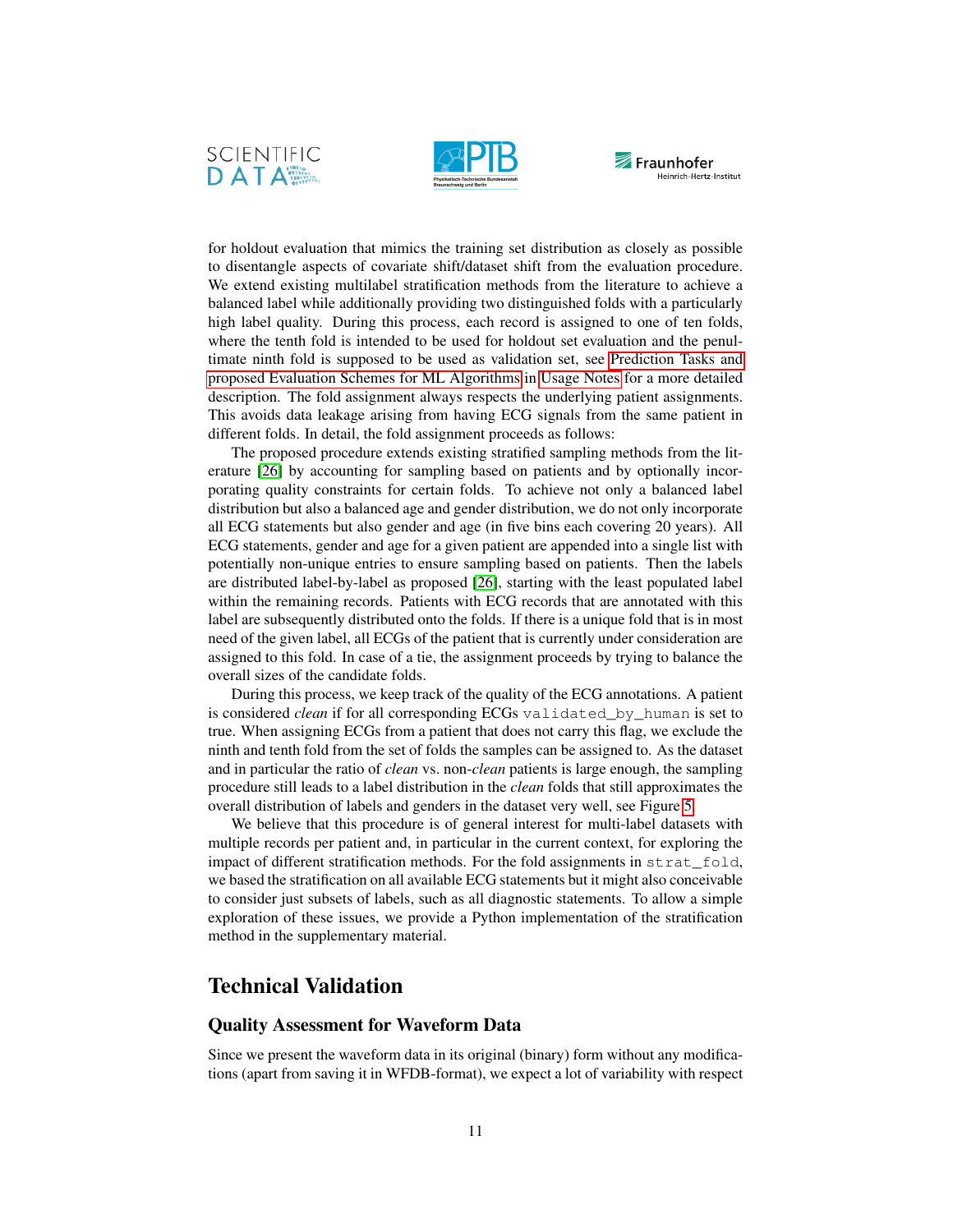





<span id="page-11-1"></span>

Figure 5: Distribution of ECG statements, gender and age across ten folds with stratified folds. The ninth and tenth fold are folds with a particularly high label quality that are supposed to be used as validation and test sets.

to recording noise and several artifacts. For this purpose we summarize the results of the technical validation of the signal data by an technical expert briefly. The signal quality was quantified by a person with technical expertise according to the following categories:

- baseline\_drift for global drifts in 7.36 % of the signal.
- static\_noise for noisy signals and burst\_noise for noise peaks, set for 14.94 % and 2.81 % of records retrospectively.
- electrodes\_problems for individual problems with electrodes (0.14 % of records).

In total 77.01% of the signal data are of highest quality in the sense of missing annotation in the signal quality metadata. At this point we would like to stress again that the different quality levels reflect the range of different quality levels of ECG data in real-world data and have to be seen as one of the particular strengths of the dataset. This dataset contains a realistic distribution of data quality in clinical practice and is an invaluable source for properly assessing the performance of ML algorithms in the sense of the robustness against changes in the environmental conditions or against various imperfections in the input data.

### <span id="page-11-0"></span>Quality Assessment for Annotation Data (ECG Statements)

As already mentioned in [ECG Statements,](#page-7-2) it has not been possible to retrospectively reconstruct the labeling process in all cases. In some cases the validating cardiologist (validated\_by-column) was left empty even though an automatically created initial ECG report (autogenerated\_initial\_report) was validated by a human cardiologist. In addition, there is no precise record of those ECGs that went through the second human validation step. Before submission, we randomly selected a subset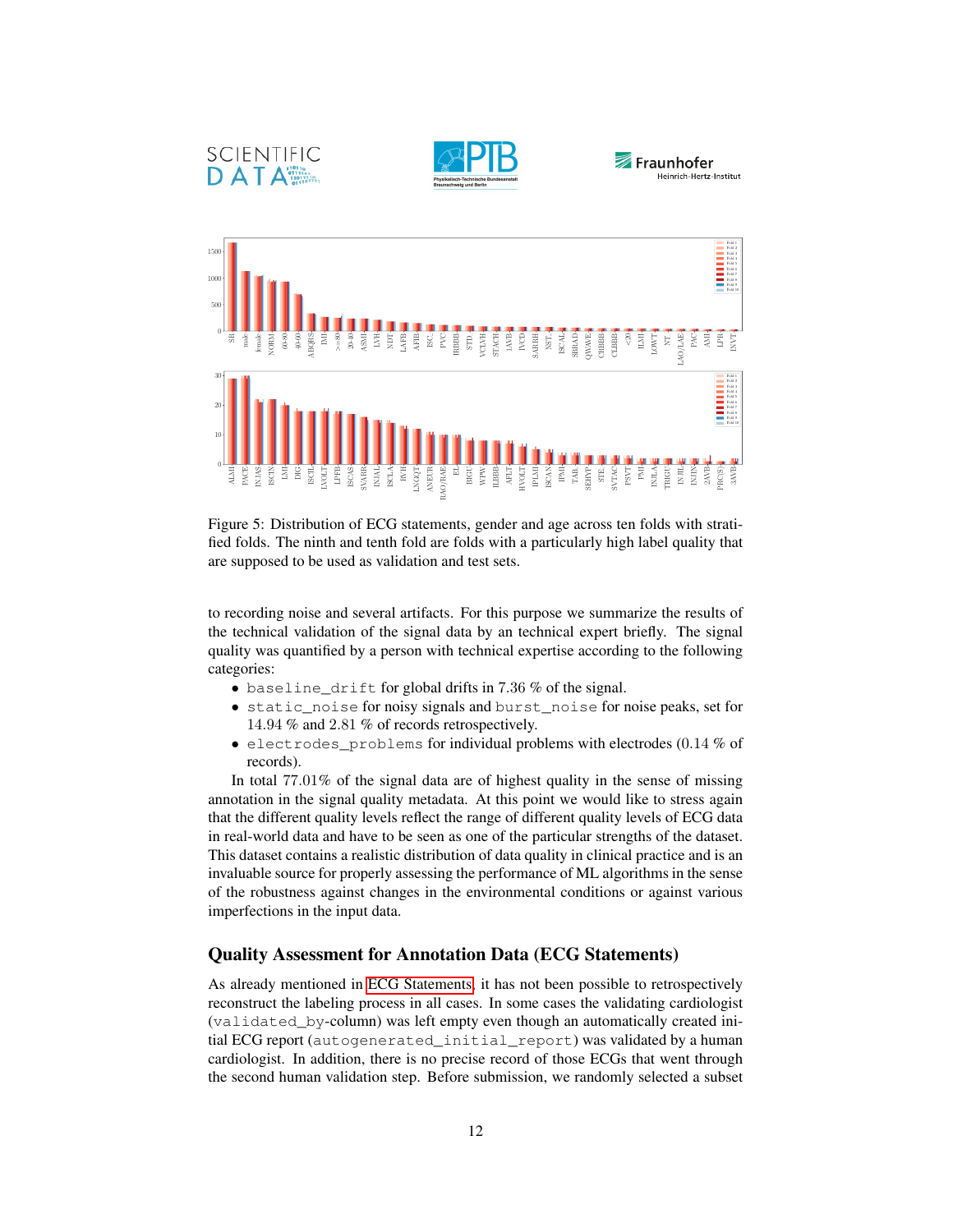





of recordings from our proposed test set via stratisfied sampling (as described in [Cross](#page-9-1)[validation Folds\)](#page-9-1) and had them reviewed by another independent cardiologist (Author FIL). These examinations confirmed the annotations.

Due to missing information about this process, we can only conservatively estimate that set of ECGs that were potentially only automatically annotated. Therefore, we set validated\_by\_human to false for the set of automatically annotated ECGs (initial\_autogenerated\_report=True) with empty validated\_by-column and second\_opinion=False. The precise fractions are as follows:

- 73.7% validated\_by\_human=True
	- 56.9% validated\_by is given
	- 16.18% initial\_autogenerated\_report=False
	- 0.62% second\_opinion is given
- 26.3% validated\_by\_human=False

This is to the best of our knowledge a very conservative estimate as a large fraction of the dataset went through the second validation step, but from our perspective the most transparent way of dealing with this missing metadata issue. Moreover, the second validation was not performed independently but as an validation of the first annotation. Unfortunately, there is no precise record of which diagnostic statements were changed during the final validation step. Therefore, even though most records were evaluated by two cardiologists (albeit not independently), one can only reasonably claim a single human validation.

To make best use of the available data, we decided to incorporate the information which ECGs certainly underwent human validation into the sampling process. To this end, we construct the fold assignment process in such a way that the tenth fold only contains only ECGs that certainly underwent a human validation. This allows to use the tenth fold as a reliable test set with best available label quality for a simple holdout validation. This is described in detail in [Prediction Tasks and proposed Evaluation](#page-13-0) [Schemes for ML Algorithms](#page-13-0) in [Usage Notes.](#page-12-1)

## <span id="page-12-1"></span>Usage Notes

In this section, we provide instructions on how to use *PTB-XL* to train and validate automatic ECG interpretation algorithms. To this end, we first explain how to convert to other standards than SCP in [Conversion to other Annotation Standards,](#page-12-0) afterwards we explain in [Prediction Tasks and proposed Evaluation Schemes for ML Algorithms](#page-13-0) how the proposed cross-validation folds are supposed to be used for a reliable benchmarking of machine learning algorithms on this dataset and outline possible prediction tasks on the dataset. Finally, in [Example Code](#page-14-0) we provide a basic code example in Python that illustrates how to load waveform data and metadata for further processing and provide directions for further analysis.

### <span id="page-12-0"></span>Conversion to other Annotation Standards

As already mentioned in [ECG Statements,](#page-7-2) besides our proposed SCP standard, we also provide the possibility of transition to other standards such as the scheme put forward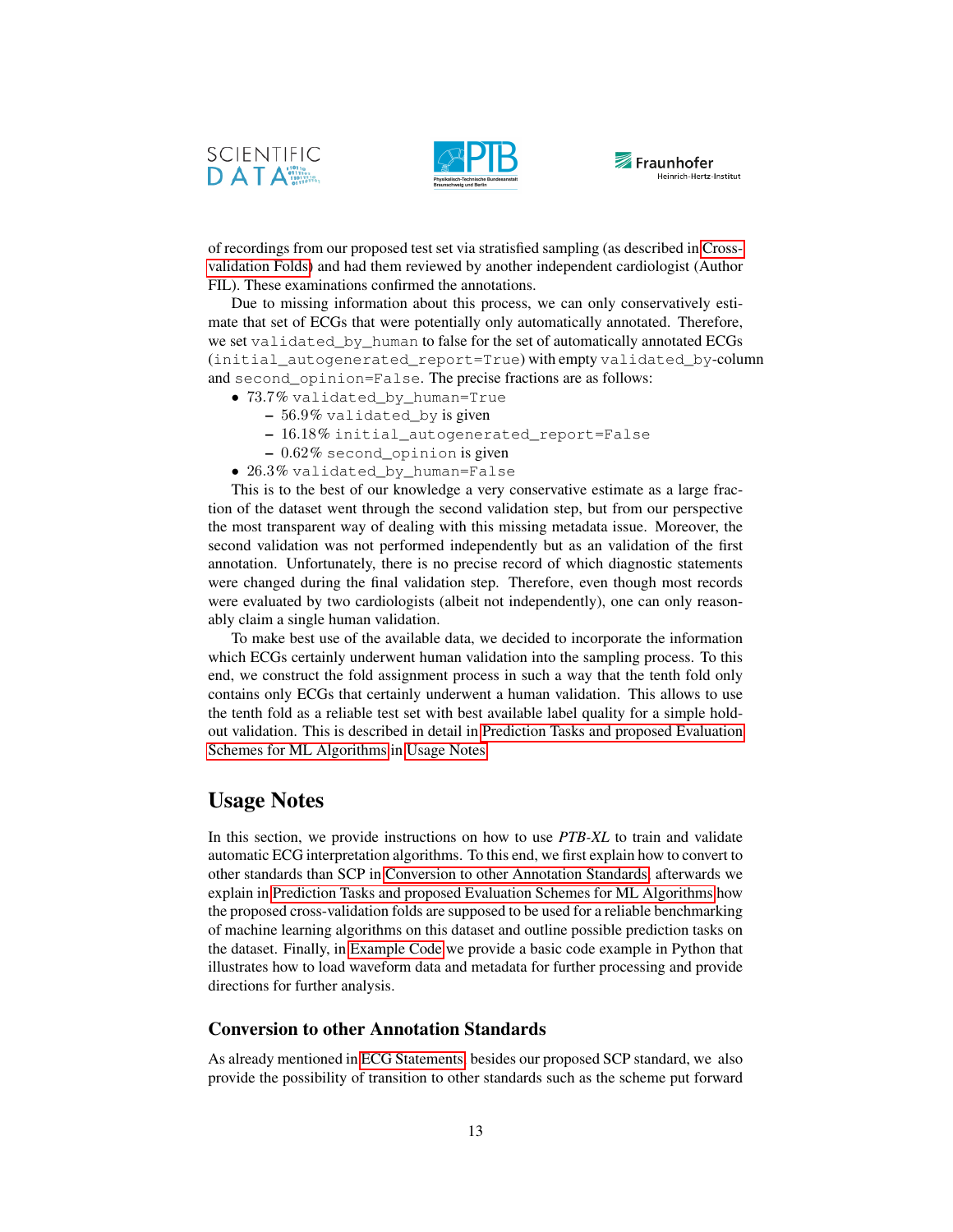



<span id="page-13-1"></span>

Table 4: SCP-ECG statement summary. Description of annotation scheme stored in scp\_statements.csv.

| Column                               | Description                                    |
|--------------------------------------|------------------------------------------------|
| acronym                              | <b>SCP</b> statement                           |
| description                          | short statement description                    |
| diagnostic                           | flag if statement is diagnostic                |
| form                                 | flag if statement is related to form           |
| rhythm                               | flag if statement is related to rhythm         |
| diagnostic class                     | superclass for diagnostic statements           |
| diagnostic subclass                  | subclass for diagnostic statements             |
| <b>Statement Category</b>            | official SCP statement category                |
| <b>SCP-ECG Statement Description</b> | official SCP statement description             |
| AHA code                             | unique ID in the AHA standard                  |
| aECG REFID                           | IEEE 11073-10102 Annotated ECG (aECG) standard |
| <b>CDISC</b> Code                    | Controlled Terminology                         |
| DICOM Code                           | <b>DICOM</b> Tags                              |

by the American Heart Association[\[27\]](#page-23-10). For this purpose and the user's convenience our repository also provides SCP\_labelmap.csv with further information, see [ECG](#page-7-2) [Statements](#page-7-2) for details on the used SCP-ECG statements.

Table [4](#page-13-1) gives a detailed description of the table scp\_statements.csv. The first column serves as index with SCP statement acronym, the second, eighth and ninth column (description, Statement Category, SCP-ECG Statement Description) describes the respective acronym. The third, fourth and fifth column (diagnostic, form and rhythm) indicate to which broad category each index belongs to. The sixth and seventh column (diagnostic\_class and diagnostic\_subclass) describes our proposed hierarchical organization of diagnostic statements, see [ECG Statements](#page-7-2) for additional information on the latter two properties.

The latter three columns of Table [4](#page-13-1) provide cross-references to other popular ECG annotation systems as provided on the SCP-ECG homepage ([http://webimatics.](http://webimatics.univ-lyon1.fr/scp-ecg/) univ-lyon1.fr/scp-ecq/), namely: AHA aECG REFID, CDISC and DICOM. In [Example Code,](#page-14-0) we provide example Python code for using scp\_statements.csv appropriately.

## <span id="page-13-0"></span>Prediction Tasks and proposed Evaluation Schemes for ML Algorithms

The *PTB-XL*dataset represents a very rich resource for the training and the evaluation of ECG analysis algorithms. Whereas a comprehensive discussion of possible prediction tasks that can be investigated based on the dataset is clearly beyond the format of this data descriptor, we still find it worthwhile sketching possible direction. The most obvious tasks are prediction tasks that try to infer different subsets of ECG statements from the ECG record. These tasks can typically be framed as multi-label classification problems. Although a thorough description of proposed evaluation metrics would go beyond of the scope of this manuscript, we highly recommend macro-averaged and threshold-free metrics, such as the macro-averaged area under the receiver operating curve (AUROC). Micro-averaged metrics would overrepresent highly populated classes, whose distribution just reflects the data collection process rather than the statis-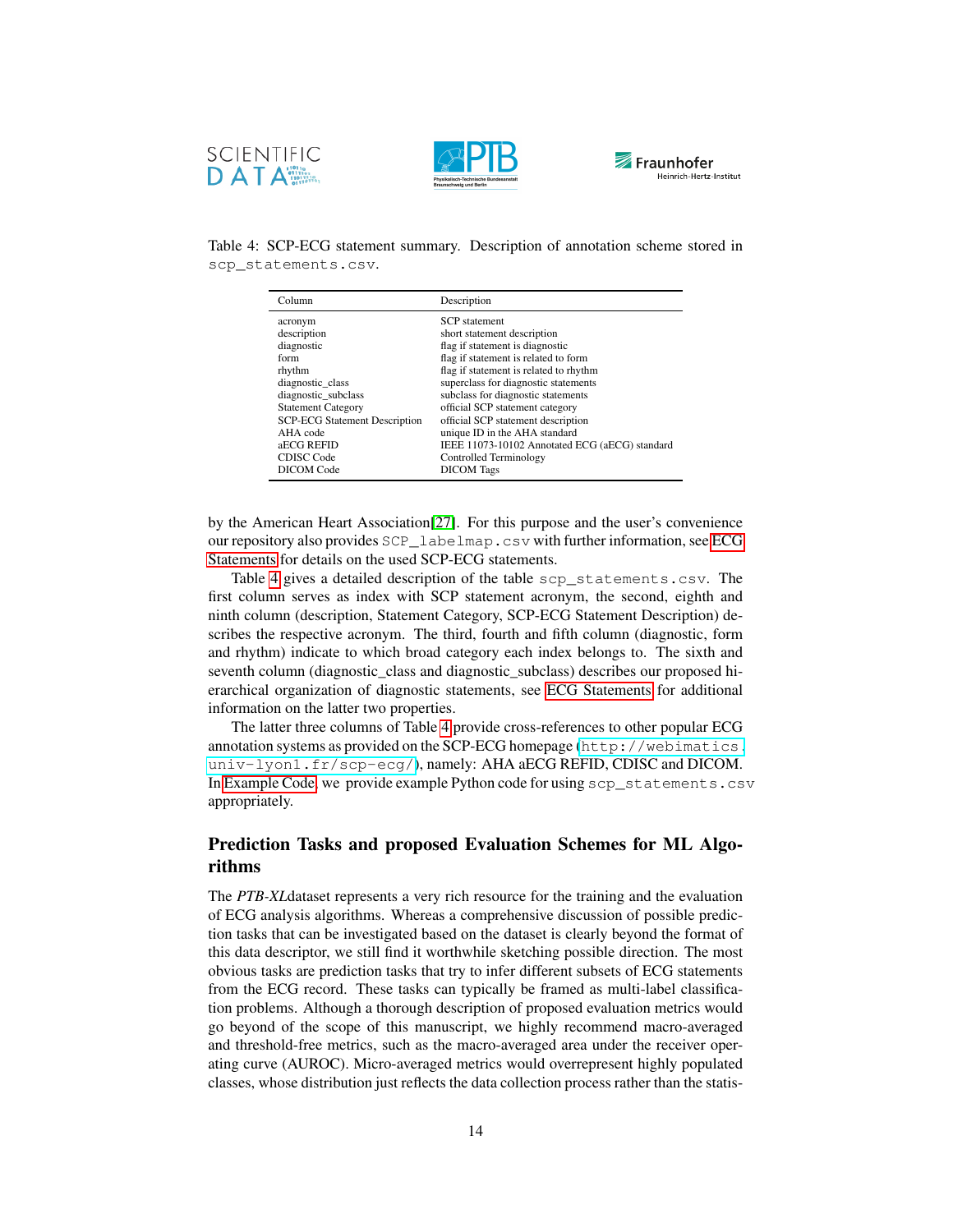





tical distribution in the population. The large number of more than 2000 patients with multiple ECGs potentially allows to develop prediction models for future cardiac conditions or their progression from previously collected ECGs. Beyond ECG statement prediction, the dataset allows for age/gender inference from the raw ECG record and to develop ECG quality assessment algorithms based on the signal quality annotation. Finally, the provided likelihoods for diagnostic statements allow for studies on possible relations between prediction uncertainty compared to human uncertainty assessments.

For comparability of machine learning algorithms trained on *PTB-XL*, we provide recommended train-test splits in the form of assignments of the record to one of ten cross-validation folds. We propose to use the tenth fold, which is ensured to contain only ECGs that have certainly be validated by at least one human cardiologist and are therefore presumably of highest label quality, to separate a test set that is only used for the final performance evaluation of a proposed algorithm. The remaining nine folds can be used as training and validation set and split at one's own discretion potentially utilizing the recommended fold assignments. As the ninth and the tenth fold satisfy the same quality criteria, we recommend to use the ninth fold as validation set.

#### <span id="page-14-0"></span>Example Code

In figure [6](#page-15-0) we provide a basic code example in Python for loading both waveform and metadata, aggregating the diagnostic labels based on the proposed diagnostic superclasses and split data into train and test set using the provided crossvalidation folds. The two main resulting objects are the raw signal data (as a numpy array of shape  $1000 \times 12$ for the case of 100 Hz data) loaded with wfdb as a numpy array as described in [Waveform Data](#page-4-1) and the annotation data from ptbxl\_database.csv as a pandas dataframe with 26 columns as described in [Metadata.](#page-5-0) In addition, we illustrate, how to apply the the provided mapping of individual diagnostic statements to diagnostic superclass mapping as introduced in [ECG Statements](#page-7-2) and described in [Conversion to](#page-12-0) [other Annotation Standards](#page-12-0) which consists of loading scp\_statements.csv, selecting for diagnostic and creating multi-label lists by applying diagnostic\_ superclass given the index. Finally, we apply the suggested split into train and test as described in [Prediction Tasks and proposed Evaluation Schemes for ML Algorithms.](#page-13-0)

After the raw data has been loaded, there are different possible directions for futher analysis. First of all, there are dedicated packages such as BioSPPy ([https://](https://github.com/PIA-Group/BioSPPy) [github.com/PIA-Group/BioSPPy](https://github.com/PIA-Group/BioSPPy)) that allow to extract ECG-specific features such as R-peaks. Such derived features or the raw signals themselves can then be analyzed using classical machine learning algorithms as provided for example by scikitlearn (<https://scikit-learn.org>) or popular deep learning frameworks such as TensorFlow (<https://www.tensorflow.org>) or PyTorch ([https://pytor](https://pytorch.org)ch. [org](https://pytorch.org)).

## Code Availability

The code for dataset preparation is not intended to be released as it does not entail any potential for reusability. We provide the stratified sampling routine as a single python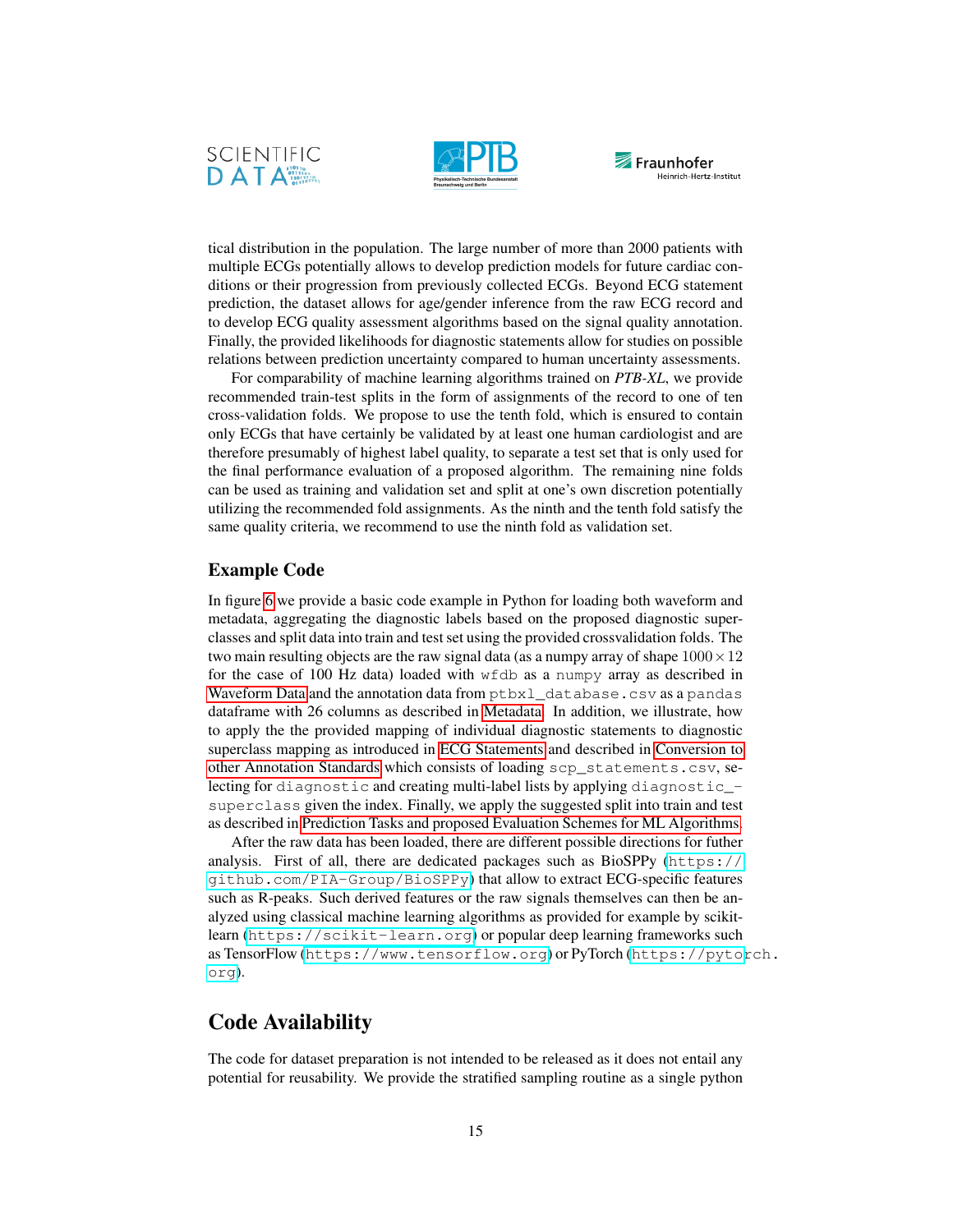





```
import pandas as pd
import numpy as np
import wfdb
import ast
def load_raw_data(df, sampling_rate, path):
   if sampling_rate == 100:
       data = [wfdb.rdsamp(path+f) for f in df.filename_lr]
   else:
       data = [wfdb.rdsamp(path+f) for f in df.filename_hr]
   data = np.array([signal for signal, meta in data])
   return data
path = 'path/to/ptbxl/'
sampling_rate=100
# load and convert annotation data
Y = pd.read_csv(path+'ptbxl_database.csv', index_col='ecg_id')
Y.scp_codes = Y.scp_codes.apply(lambda x: ast.literal_eval(x))
# Load raw signal data
X = load_raw_data(Y, sampling_rate, path)
# Load scp_statements.csv for diagnostic aggregation
agg_df = pd.read_csv(path+'scp_statements.csv', index_col=0)
agg_df = agg_df[agg_df.diagnostic == 1]def aggregate_diagnostic(y_dic):
   tmp = []for key in y_dic.keys():
       if key in agg_df.index:
           tmp.append(agg_df.loc[key].diagnostic_class)
   return list(set(tmp))
# Apply diagnostic superclass
Y['diagnostic_superclass'] = Y.scp_codes.apply(aggregate_diagnostic)
# Split data into train and test
test fold = 10# Train
X_train = X[np.where(Y.strat_fold != test_fold)]
y_train = Y[(Y.strat_fold != test_fold)].diagnostic_superclass
# Test
X_test = X(np.where(Y.start_fold == test_fold)]y_test = Y[Y.strat_fold == test_fold].diagnostic_superclass
```
Figure 6: Example Python code for loading data and labels also using the suggested folds and aggregation of diagnostic labels.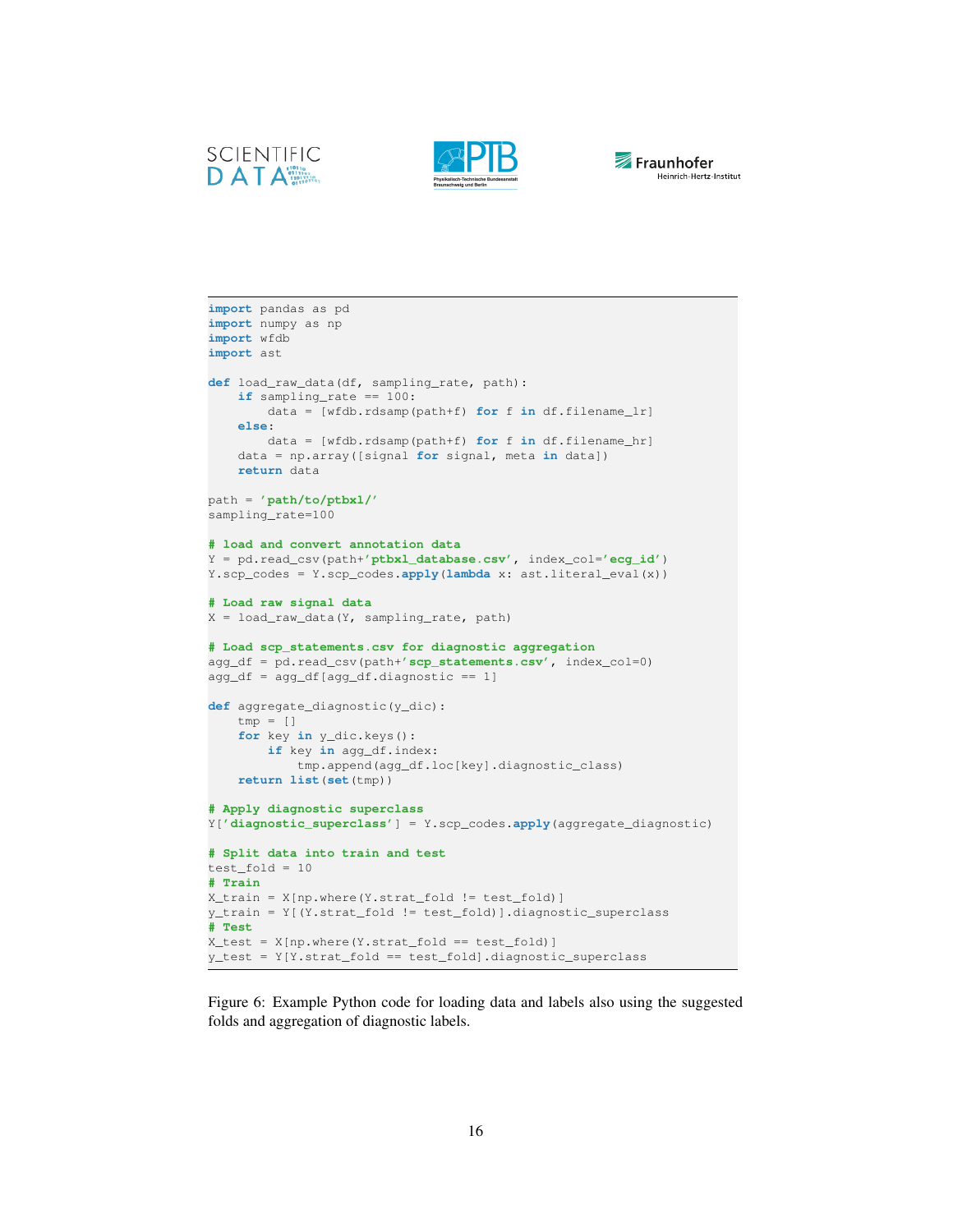





module stratify.py as part of the supplementary material to allow users to create stratification folds based on user-defined preferences. For the user's convenience, the example code provided in the usage notes is also included as example\_code.py in the supplementary material.

## Acknowledgements

The authors thank Dr. Lothar Schmitz for numerous annotations and providing medical expertise and Dr. Hans Koch for initiating and overseeing the creation of the original database. This work was supported by the Bundesministerium für Bildung und Forschung (BMBF) through the Berlin Big Data Center under Grant 01IS14013A and the Berlin Center for Machine Learning under Grant 01IS18037I and by the EM-PIR project 18HLT07 MedalCare. The EMPIR initiative is cofunded by the European Union's Horizon 2020 research and innovation program and the EMPIR Participating States.

## Author contributions

Creation and maintenance of the original database: RDB, DK; ECG quality assessment: RDB, DK, FIL; Conception of the release process: PW, NS, TS; Data harmonization: PW, NS; Providing conversion routines: PW; Manuscript preparation: PW, NS; Supervision of the project: WS, TS; Critical comments and revision of manuscript: all authors

## Competing interests

The authors declare no competing financial interests.

## Figures and figures legends

## Tables

## References

- <span id="page-16-0"></span>[1] Dagenais, G. R. *et al.* Variations in common diseases, hospital admissions, and deaths in middle-aged adults in 21 countries from five continents (PURE): a prospective cohort study. *The Lancet* (2019).
- <span id="page-16-1"></span>[2] Hannun, A. Y. *et al.* Cardiologist-level arrhythmia detection and classification in ambulatory electrocardiograms using a deep neural network. *Nature Medicine* 25, 65–69 (2019).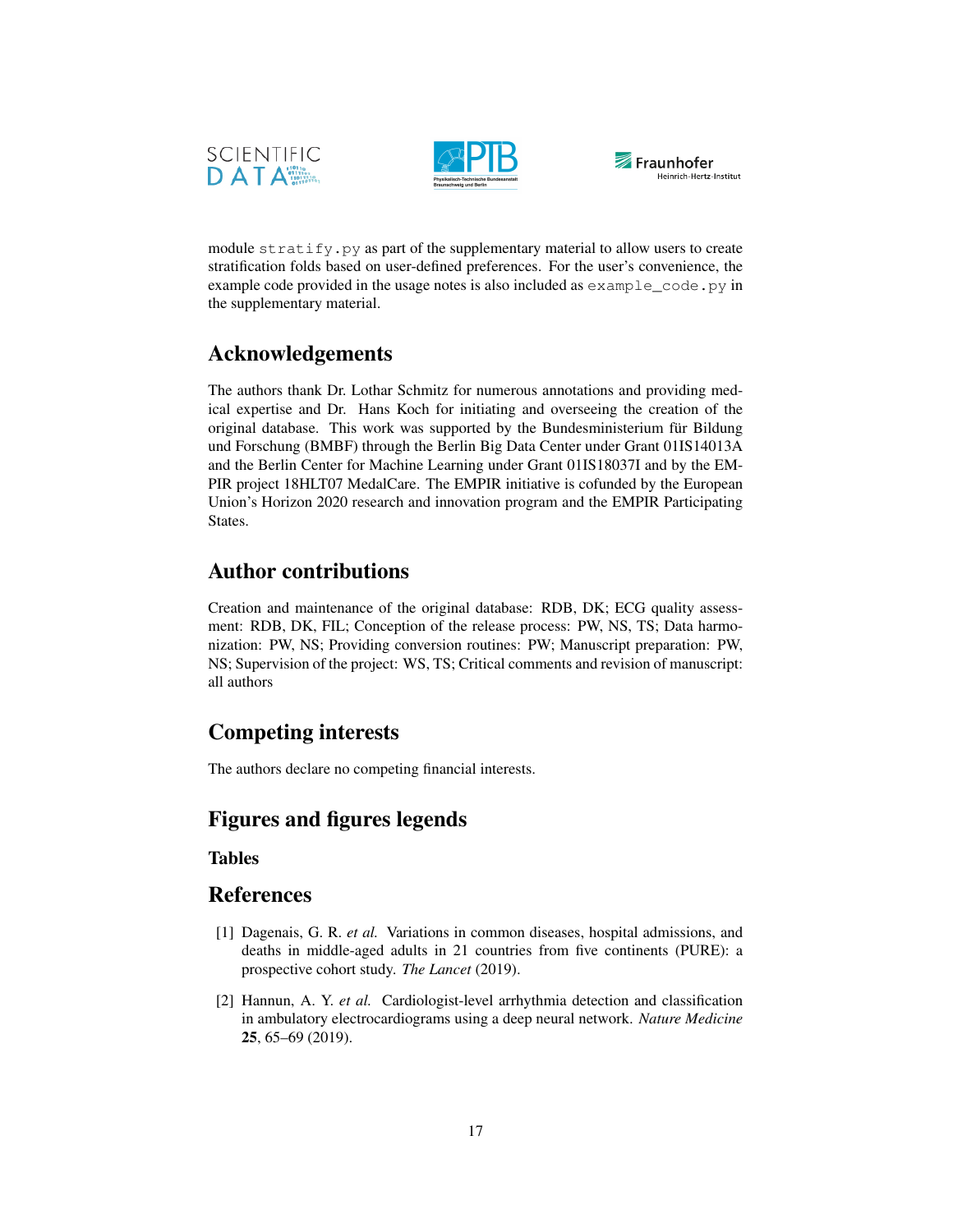





Table 5: SCP-ECG acronym descriptions for super- and subclasses.

<span id="page-17-0"></span>

|              |             | Acronym                                                                                                              | <b>SCP</b> statement Description                                                                                                                                                                                                                                                                                      |
|--------------|-------------|----------------------------------------------------------------------------------------------------------------------|-----------------------------------------------------------------------------------------------------------------------------------------------------------------------------------------------------------------------------------------------------------------------------------------------------------------------|
| Superclasses |             | <b>NORM</b><br>CD<br>MI<br><b>HYP</b><br><b>STTC</b>                                                                 | Normal ECG<br><b>Conduction Disturbance</b><br>Myocardial Infarction<br>Hypertrophy<br>ST/T change                                                                                                                                                                                                                    |
|              | <b>NORM</b> | <b>NORM</b>                                                                                                          | Normal ECG                                                                                                                                                                                                                                                                                                            |
|              | 8           | <b>LAFB/LPFB</b><br><b>IRBBB</b><br><b>ILBBB</b><br><b>CLBBB</b><br><b>CRBBB</b><br>AVB<br><b>IVCB</b><br><b>WPW</b> | left anterior/left posterior fascicular block<br>incomplete right bundle branch block<br>incomplete left bundle branch block<br>complete left bundle branch block<br>complete right bundle branch block<br>AV block<br>non-specific intraventricular conduction disturbance (block)<br>Wolff-Parkinson-White syndrome |
| Subclasses   | ĤЫ          | <b>LVH</b><br><b>RHV</b><br>LAO/LAE<br>RAO/RAE<br><b>SEHYP</b>                                                       | left ventricular hypertrophy<br>right ventricular hypertrophy<br>left atrial overload/enlargement<br>right atrial overload/enlargement<br>septal hypertrophy                                                                                                                                                          |
|              | Ξ           | AMI<br><b>IMI</b><br>LMI<br><b>PMI</b>                                                                               | anterior myocardial infarction<br>inferior myocardial infarction<br>lateral myocardial infarction<br>posterior myocardial infarction                                                                                                                                                                                  |
|              | STTC        | <b>ISCA</b><br><b>ISCI</b><br>ISC<br><b>STTC</b><br>NST_                                                             | ischemic in anterior leads<br>ischemic in inferior leads<br>non-specific ischemic<br>ST-T changes<br>non-specific ST changes                                                                                                                                                                                          |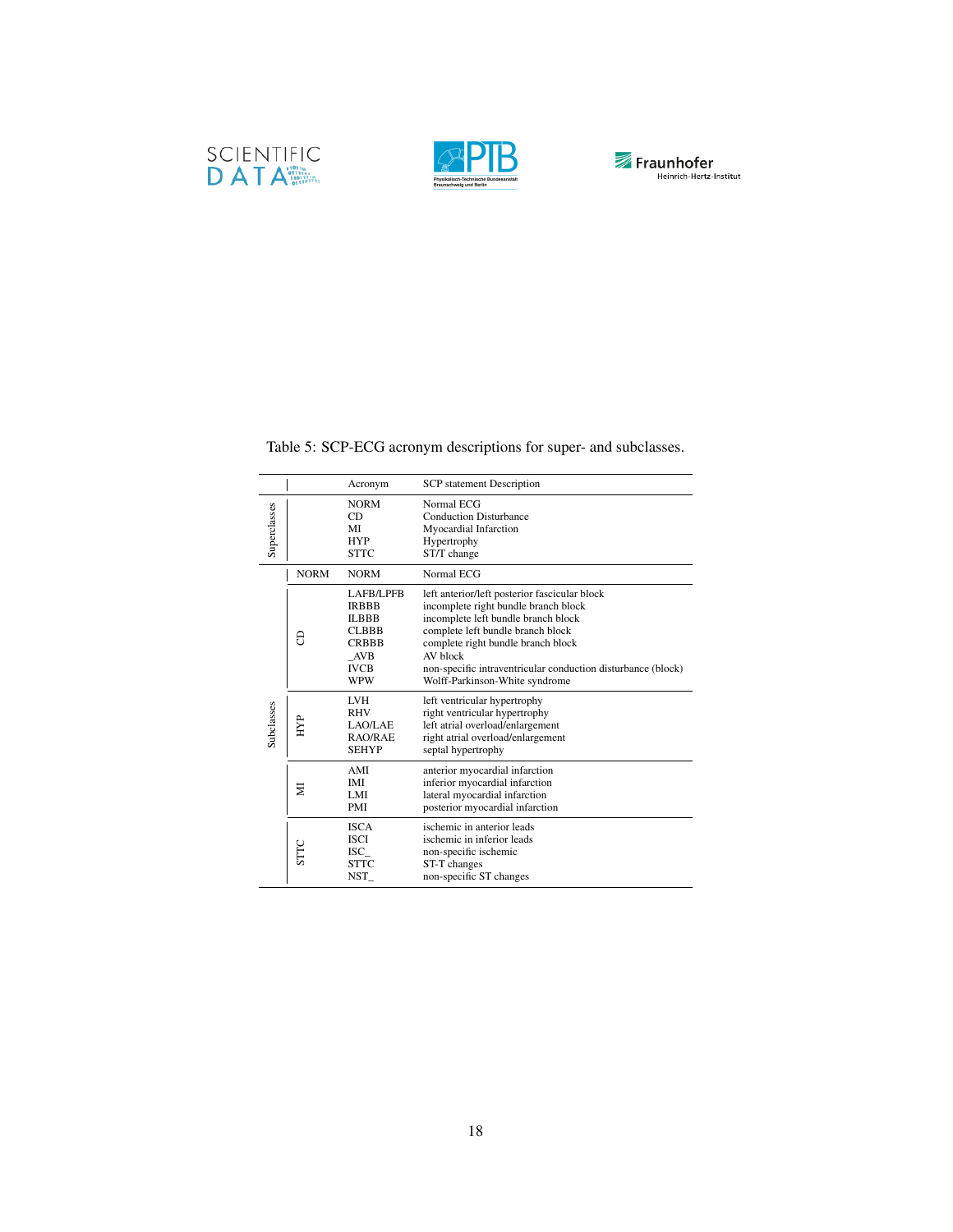





|              | # Records | Description                                                  | Superclass  | Subclass         |
|--------------|-----------|--------------------------------------------------------------|-------------|------------------|
| <b>LAFB</b>  | 1626      | left anterior fascicular block                               | CD          | <b>LAFB/LPFB</b> |
| <b>IRBBB</b> | 1118      | incomplete right bundle branch block                         | CD          | <b>IRBBB</b>     |
| 1AVB         | 797       | first degree AV block                                        | CD          | AVB              |
| <b>IVCD</b>  | 789       | non-specific intraventricular conduction disturbance (block) | CD          | <b>IVCD</b>      |
| <b>CRBBB</b> | 542       | complete right bundle branch block                           | CD          | <b>CRBBB</b>     |
| <b>CLBBB</b> | 536       | complete left bundle branch block                            | CD          | <b>CLBBB</b>     |
| <b>LPFB</b>  | 177       | left posterior fascicular block                              | CD          | <b>LAFB/LPFB</b> |
| <b>WPW</b>   | 80        | Wolff-Parkinson-White syndrome                               | CD          | <b>WPW</b>       |
| <b>ILBBB</b> | 77        | incomplete left bundle branch block                          | CD          | <b>ILBBB</b>     |
| 3AVB         | 16        | third degree AV block                                        | CD          | $\angle$ AVB     |
| 2AVB         | 14        | second degree AV block                                       | CD          | $\angle$ AVB     |
| LVH          | 2137      | left ventricular hypertrophy                                 | <b>HYP</b>  | LVH              |
| LAO/LAE      | 427       | left atrial overload/enlargement                             | <b>HYP</b>  | LAO/LAE          |
| <b>RVH</b>   | 126       | right ventricular hypertrophy                                | <b>HYP</b>  | <b>RVH</b>       |
| RAO/RAE      | 99        | right atrial overload/enlargement                            | <b>HYP</b>  | RAO/RAE          |
| <b>SEHYP</b> | 30        | septal hypertrophy                                           | <b>HYP</b>  | <b>SEHYP</b>     |
|              |           |                                                              |             |                  |
| IMI          | 2685      | inferior myocardial infarction                               | МI          | IMI              |
| <b>ASMI</b>  | 2363      | anteroseptal myocardial infarction                           | MI          | AMI              |
| <b>ILMI</b>  | 479       | inferolateral myocardial infarction                          | МI          | IMI              |
| AMI          | 354       | anterior myocardial infarction                               | МI          | AMI              |
| ALMI         | 290       | anterolateral myocardial infarction                          | МI          | AMI              |
| <b>INJAS</b> | 215       | subendocardial injury in anteroseptal leads                  | МI          | AMI              |
| LMI          | 201       | lateral myocardial infarction                                | МI          | LMI              |
| <b>INJAL</b> | 148       | subendocardial injury in anterolateral leads                 | МI          | AMI              |
| <b>IPLMI</b> | 51        | inferoposterolateral myocardial infarction                   | МI          | IMI              |
| <b>IPMI</b>  | 33        | inferoposterior myocardial infarction                        | МI          | IMI              |
| INJIN        | 18        | subendocardial injury in inferior leads                      | MI          | IMI              |
| PMI          | 17        | posterior myocardial infarction                              | МI          | PMI              |
| <b>INJLA</b> | 17        | subendocardial injury in lateral leads                       | MI          | AMI              |
| <b>INJIL</b> | 15        | subendocardial injury in inferolateral leads                 | МI          | IMI              |
| <b>NORM</b>  | 9528      | normal ECG                                                   | <b>NORM</b> | <b>NORM</b>      |
| <b>NDT</b>   | 1829      | non-diagnostic T abnormalities                               | <b>STTC</b> | <b>STTC</b>      |
| NST          | 770       | non-specific ST changes                                      | <b>STTC</b> | NST_             |
| DIG          | 181       | digitalis-effect                                             | <b>STTC</b> | <b>STTC</b>      |
| LNGQT        | 118       | long QT-interval                                             | <b>STTC</b> | <b>STTC</b>      |
| $ISC_$       | 1275      | non-specific ischemic                                        | <b>STTC</b> | $ISC_$           |
| ISCAL        | 660       | ischemic in anterolateral leads                              | <b>STTC</b> | ISCA             |
| ISCIN        | 219       | ischemic in inferior leads                                   | <b>STTC</b> | ISCI             |
| <b>ISCIL</b> | 179       | ischemic in inferolateral leads                              | <b>STTC</b> | <b>ISCI</b>      |
| <b>ISCAS</b> | 170       | ischemic in anteroseptal leads                               | <b>STTC</b> | <b>ISCA</b>      |
| <b>ISCLA</b> | 142       | ischemic in lateral leads                                    | <b>STTC</b> | <b>ISCA</b>      |
| <b>ANEUR</b> | 104       | ST-T changes compatible with ventricular aneurysm            | <b>STTC</b> | <b>STTC</b>      |
| EL           | 97        | electrolytic disturbance or drug (former EDIS)               | <b>STTC</b> | <b>STTC</b>      |
| <b>ISCAN</b> | 44        | ischemic in anterior leads                                   | <b>STTC</b> | <b>ISCA</b>      |

<span id="page-18-0"></span>Table 6: Diagnostic Statement Overview, where the acronyms of super- and subclass are introduced in Table [5.](#page-17-0)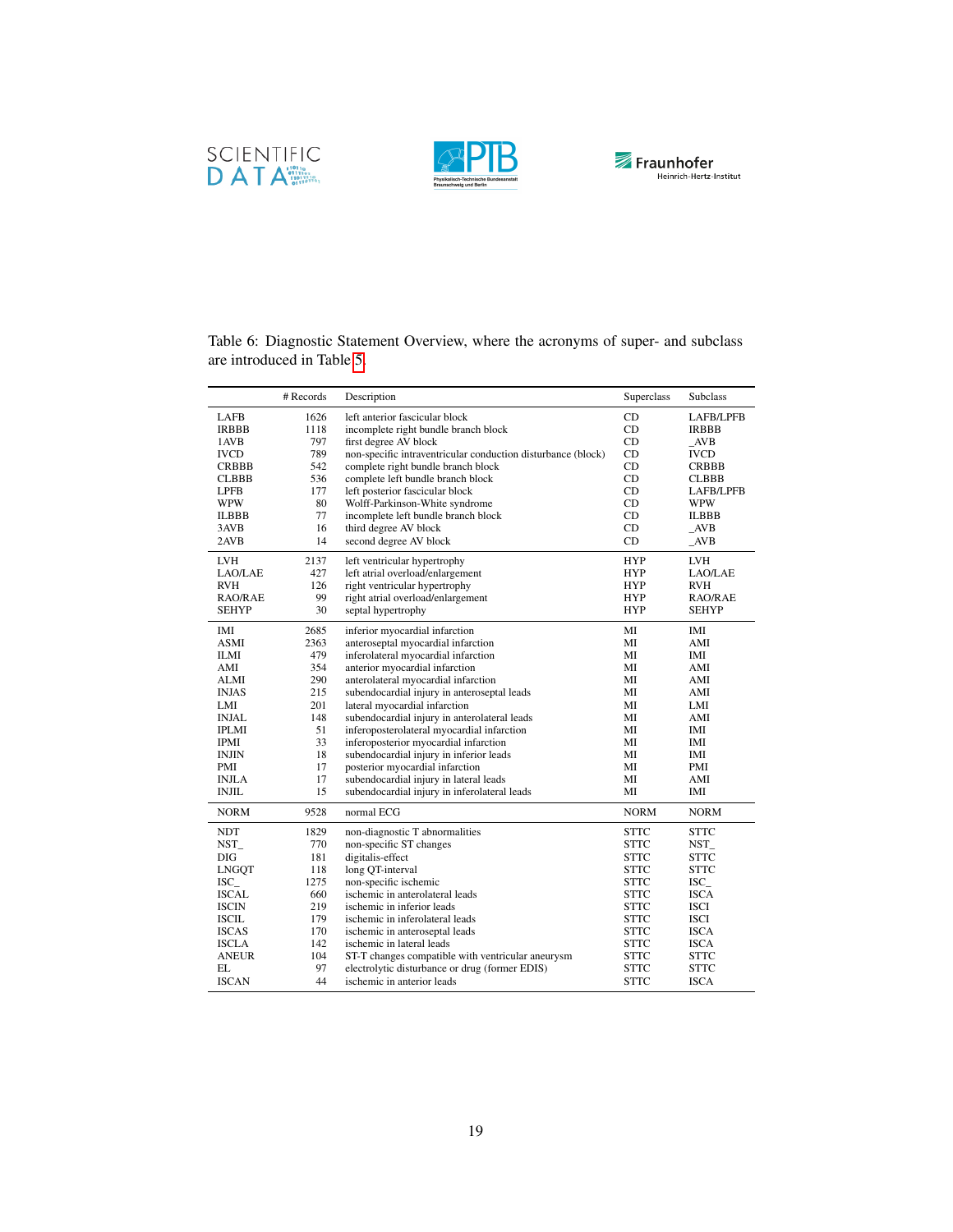





### Table 7: Form Statement Overview.

<span id="page-19-0"></span>

|              | # Records | Description                                             |
|--------------|-----------|---------------------------------------------------------|
| <b>NDT</b>   | 1829      | non-diagnostic T abnormalities                          |
| NST          | 770       | non-specific ST changes                                 |
| DIG          | 181       | digitalis-effect                                        |
| <b>LNGOT</b> | 118       | long OT-interval                                        |
| <b>ABORS</b> | 3327      | abnormal ORS                                            |
| <b>PVC</b>   | 1146      | ventricular premature complex                           |
| STD          | 1009      | non-specific ST depression                              |
| <b>VCLVH</b> | 875       | voltage criteria (QRS) for left ventricular hypertrophy |
| <b>OWAVE</b> | 548       | Q waves present                                         |
| <b>LOWT</b>  | 438       | low amplitude T-waves                                   |
| NT           | 424       | non-specific T-wave changes                             |
| <b>PAC</b>   | 398       | atrial premature complex                                |
| LPR.         | 340       | prolonged PR interval                                   |
| <b>INVT</b>  | 294       | inverted T-waves                                        |
| <b>LVOLT</b> | 182       | low QRS voltages in the frontal and horizontal leads    |
| <b>HVOLT</b> | 62        | high ORS voltage                                        |
| TAB          | 35        | T-wave abnormality                                      |
| STE          | 28        | non-specific ST elevation                               |
| PRC(S)       | 10        | premature complex(es)                                   |

## Table 8: Rhythm Statement Overview.

|              | # Records | Description                                            |
|--------------|-----------|--------------------------------------------------------|
| SR.          | 16782     | sinus rhythm                                           |
| <b>AFIB</b>  | 1514      | atrial fibrillation                                    |
| <b>STACH</b> | 826       | sinus tachycardia                                      |
| <b>SARRH</b> | 772       | sinus arrhythmia                                       |
| <b>SBRAD</b> | 637       | sinus bradycardia                                      |
| <b>PACE</b>  | 296       | normal functioning artificial pacemaker                |
| <b>SVARR</b> | 157       | supraventricular arrhythmia                            |
| <b>BIGU</b>  | 82        | bigeminal pattern (unknown origin, SV or Ventricular)  |
| <b>AFIT</b>  | 73        | atrial flutter                                         |
| <b>SVTAC</b> | 27        | supraventricular tachycardia                           |
| <b>PSVT</b>  | 24        | paroxysmal supraventricular tachycardia                |
| <b>TRIGU</b> | 20        | trigeminal pattern (unknown origin, SV or Ventricular) |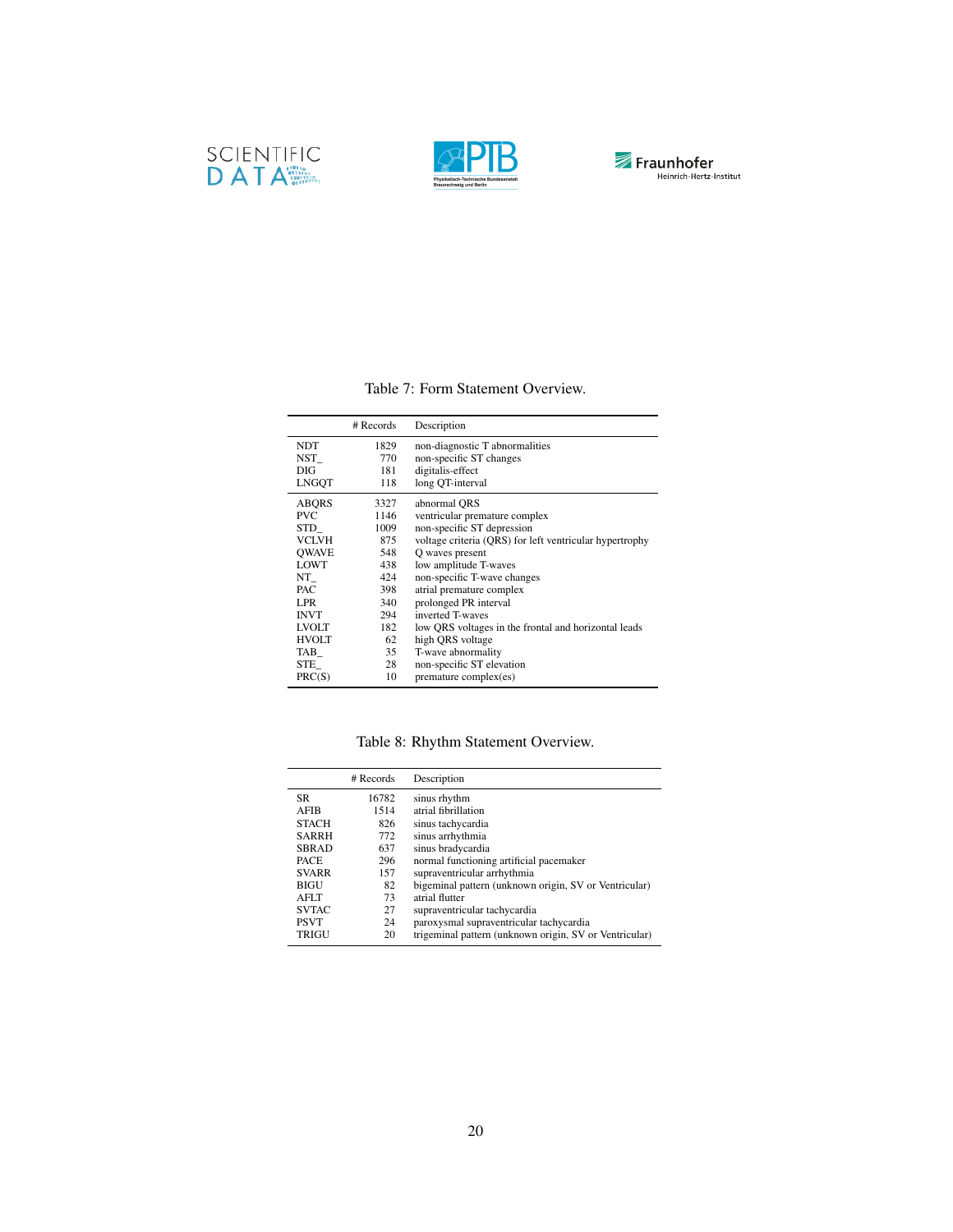





<span id="page-20-0"></span>

Figure 7: Distribution of diagnostic subclasses for given diagnostic superclasses.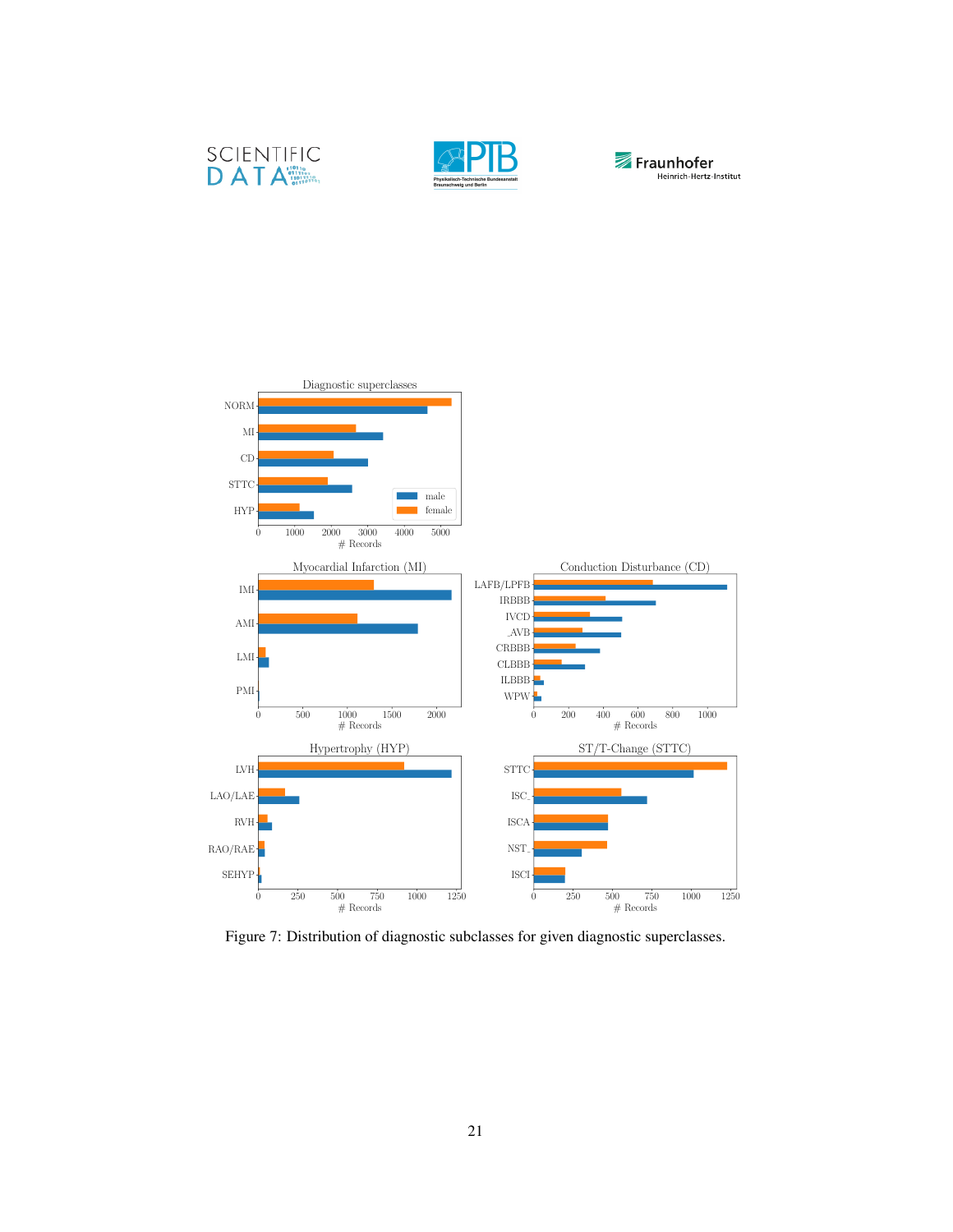





<span id="page-21-0"></span>

| Level                 | $\Omega$ |       |       |      | 4        |          | h        |     |    | Q        |
|-----------------------|----------|-------|-------|------|----------|----------|----------|-----|----|----------|
| Diagnostic            | 407      | 15019 | 4242  | 1515 | 529      | 121      | 4        |     |    |          |
| Diagnostic Superclass | 407      | 16272 | 4079  | 920  | 159      | 0        | $\Omega$ |     |    |          |
| Diagnostic Subclass   | 407      | 15239 | 4171  | 1439 | 475      | 102      | 4        |     |    |          |
| Form                  | 12849    | 6693  | 1672  | 524  | 90       | 9        | $\Omega$ |     |    |          |
| Rhythm                | 771      | 20923 | 142   |      | $\theta$ | $\theta$ | $\Omega$ |     |    | $\Omega$ |
| All                   | $\Omega$ | 705   | 11247 | 5114 | 2597     | 1254     | 597      | 253 | 63 |          |

Table 10: Distribution of heart\_axis as introduced in [ECG Statements.](#page-7-2)

|            | Keywords                                   | # Records |
|------------|--------------------------------------------|-----------|
| <b>UNK</b> | Unknown                                    | 8505      |
| <b>MID</b> | Normal axis                                | 7687      |
| LAD.       | Left axis deviation                        | 3764      |
| ALAD       | Abnormal LAD, extreme left axis deviation  | 1382      |
| <b>RAD</b> | Right axis deviation                       | 221       |
| ARAD       | Abnormal RAD, extreme right axis deviation | 122       |
| $AXI$ .    | Horizontal axis                            | 102       |
| AXR        | Vertical axis                              | 51        |
| SAG        | Saggital type (S1-S2-S3 Pattern)           | 3         |

Table 11: Distribution of infarction stadium across the dataset as introduced in [ECG Statements.](#page-7-2) Counts are cumulated from infarction\_stadium and infarction\_stadium2 which are only set to a value if at least one statement belongs to the superclass of Myocardial Infarction (MI).

|                | Keyword                             | $#$ Records |
|----------------|-------------------------------------|-------------|
| Stadium I      | acut, early                         | 186         |
| Stadium I-II   | acut/subacut, ablaufend             |             |
| Stadium II     | recent, subacut, bereits abgelaufen | 107         |
| Stadium II-III | subacut/chronisch                   | 943         |
| Stadium III    | old, abgelaufen, chronisch          | 1045        |
| unknown        | uncertain, unknown, unbekannt       | 3443        |

Table 12: Likelihood statements for diagnostic statements inferred from keywords in the ECG report as introduced in [ECG Statements.](#page-7-2)

| Keywords                                                           | Weighting Factor<br>(Confidence) |
|--------------------------------------------------------------------|----------------------------------|
| nicht auszuschliessen, cannot rule out, cannot be excluded         | 15%                              |
| möglicherweise, consider, suggest, likely                          | 35%                              |
| wahrscheinlich, possible, maybe, probably, ablaufend, Verdacht auf | 50%                              |
| Sonst. Bild                                                        | 80%                              |
| Consistent with, Diagnose, Zustand nach                            | $100\%$                          |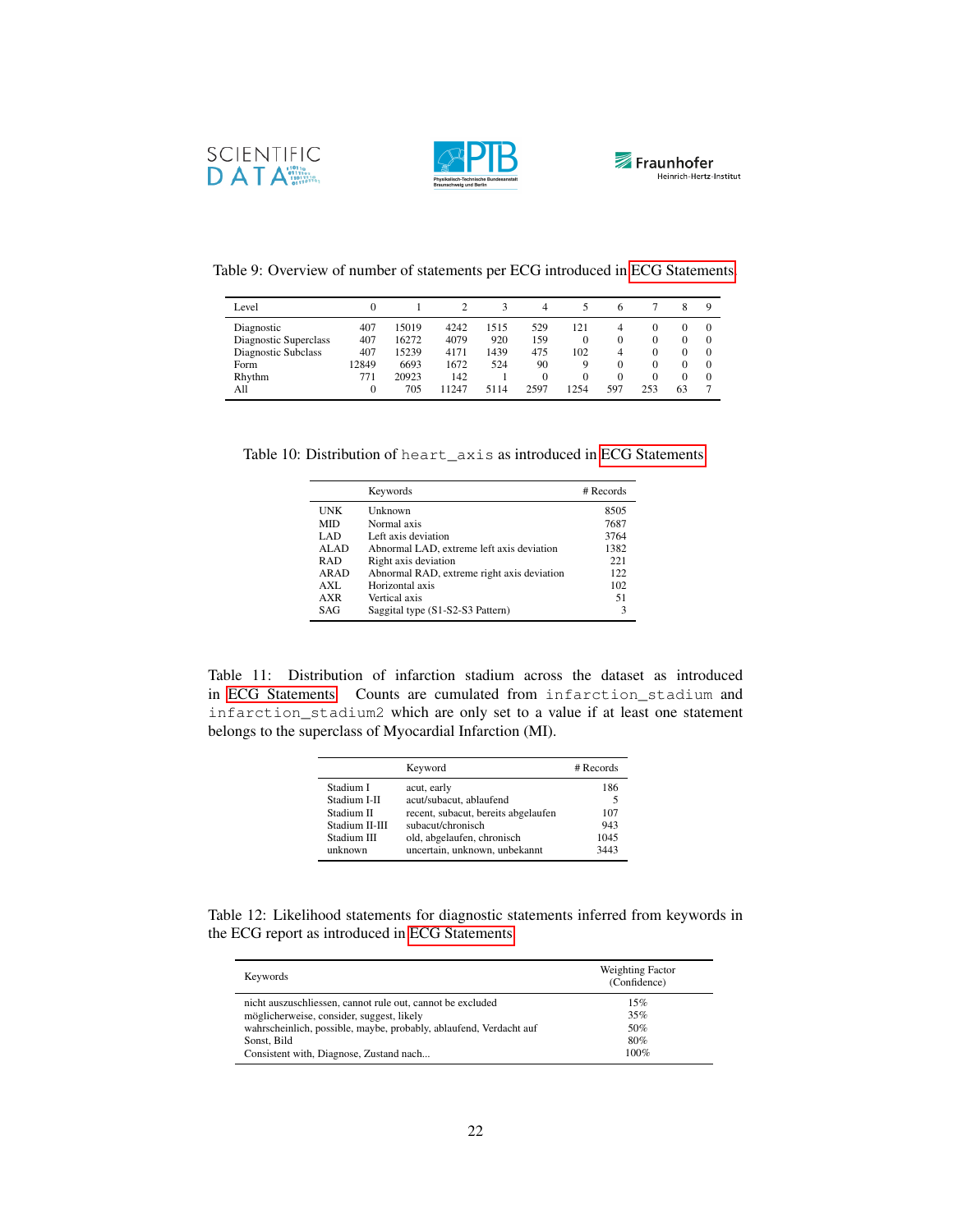





- <span id="page-22-0"></span>[3] Attia, Z. I. *et al.* An artificial intelligence-enabled ECG algorithm for the identification of patients with atrial fibrillation during sinus rhythm: a retrospective analysis of outcome prediction. *The Lancet* 394, 861–867 (2019).
- <span id="page-22-1"></span>[4] Schläpfer, J. & Wellens, H. J. Computer-Interpreted Electrocardiograms. *Journal of the American College of Cardiology* 70, 1183–1192 (2017).
- <span id="page-22-2"></span>[5] Wagner, P., Strodthoff, N., Bousseljot, R., Samek, W. & Schaeffter, T. PTB-XL, a large publicly available Electrocardiography Dataset (version 1.0.0). *PhysioNet* (2020). URL <https://doi.org/10.13026/qgmg-0d46>.
- <span id="page-22-3"></span>[6] Bousseljot, R., Kreiseler, D. & Schnabel, A. Nutzung der EKG-Signaldatenbank CARDIODAT der PTB über das Internet. *Biomedizinische Technik/Biomedical Engineering* 40, 317–318 (1995).
- <span id="page-22-4"></span>[7] Bousseljot, R. & Kreiseler, D. Ergebnisse der EKG-Interpretation mittels Signalmustererkennung. *Herzschrittmachertherapie + Elektrophysiologie* 11, 197–206 (2000).
- <span id="page-22-5"></span>[8] Bousseljot, R. & Kreiseler, D. Waveform recognition with 10,000 ECGs. *Computers in Cardiology* 27, 331–334 (2000).
- <span id="page-22-6"></span>[9] Bousseljot, R. & Kreiseler, D. ECG signal pattern comparison via Internet. *Computers in Cardiology* 28, 577–580 (2001).
- <span id="page-22-7"></span>[10] Bousseljot, R. *et al.* Telemetric ECG diagnosis follow-up. *Computers in Cardiology* 30, 121–124 (2003).
- <span id="page-22-8"></span>[11] Bousseljot, R., Kreiseler, D., Mensing, S. & Safer, A. Two probabilistic methods to characterize and link drug related ECG changes to diagnoses from the PTB database: Results with Moxifloxacin. *Computers in Cardiology* 35, 217–220 (2008).
- <span id="page-22-9"></span>[12] ISO Central Secretary. Health informatics – Standard communication protocol – Part 91064: Computer-assisted electrocardiography. Standard ISO 11073- 91064:2009, International Organization for Standardization, Geneva, CH (2009).
- <span id="page-22-10"></span>[13] Goldberger, A. L. *et al.* PhysioBank, PhysioToolkit, and PhysioNet. *Circulation* 101, e215–e220 (2000).
- <span id="page-22-11"></span>[14] Clifford, G. *et al.* AF Classification from a Short Single Lead ECG Recording: the Physionet Computing in Cardiology Challenge 2017. In *2017 Computing in Cardiology Conference*, vol. 44, 1–4 (Computing in Cardiology, 2017).
- <span id="page-22-12"></span>[15] Liu, F. *et al.* An Open Access Database for Evaluating the Algorithms of Electrocardiogram Rhythm and Morphology Abnormality Detection. *Journal of Medical Imaging and Health Informatics* 8, 1368–1373 (2018).
- <span id="page-22-13"></span>[16] Arnaud, P. et al. Common Standards for Quantitative Electrocardiography: Goals and Main Results. *Methods of Information in Medicine* 29, 263–271 (1990).